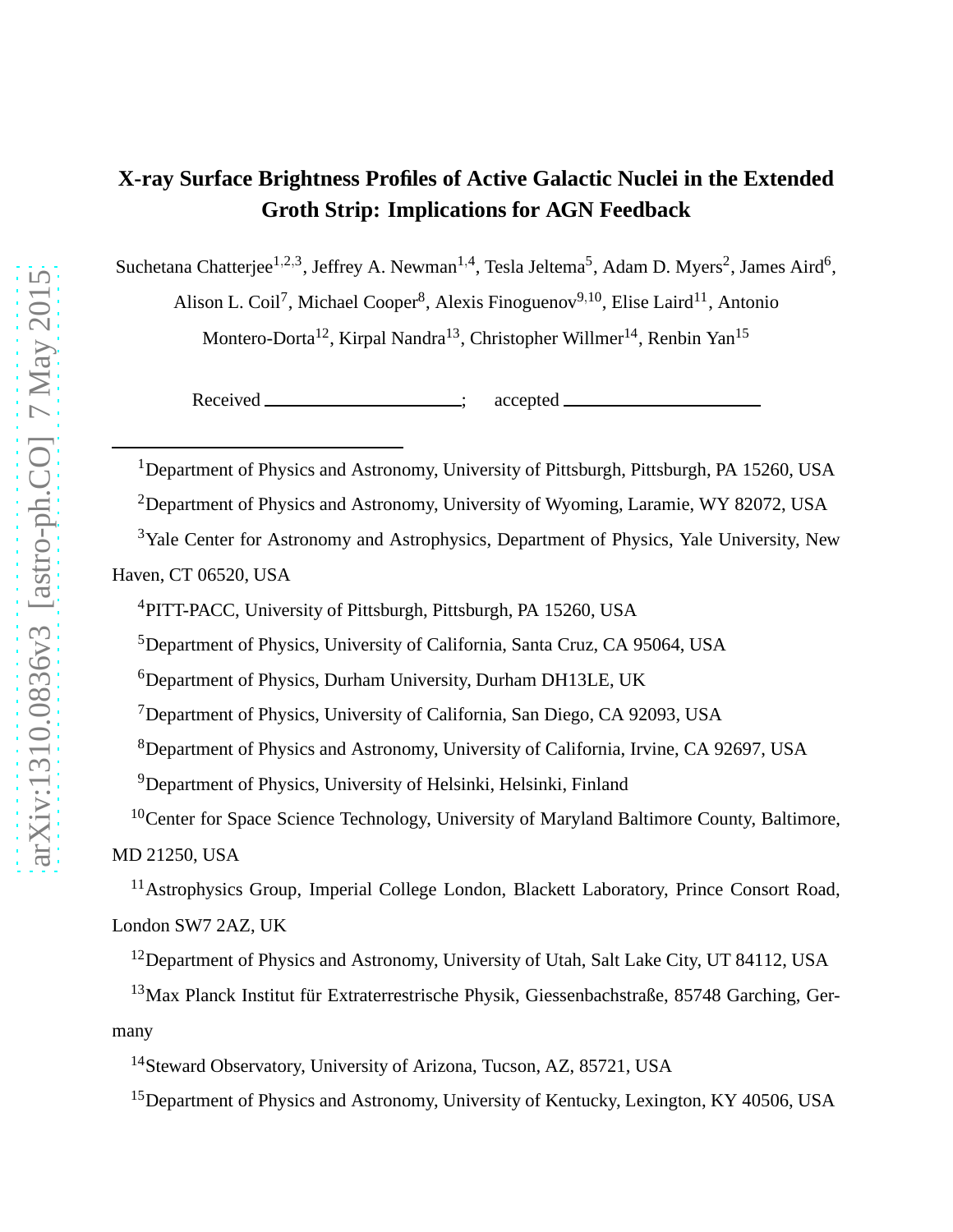# **ABSTRACT**

Using data from the All Wavelength Extended Groth Strip International Survey (AEGIS) we statistically detect the extended X-ray emission in the interstellar medium (ISM)/intra-cluster medium (ICM) in both active and normal galaxies at  $0.3 \le z \le 1.3$ . For both active galactic nuclei (AGN) host galaxy and normal galaxy samples that are matched in restframe color, luminosity, and redshift distribution, we tentatively detect excess X-ray emission at scales of  $1-10''$  at a few  $\sigma$  significance in the surface brightness profiles. The exact significance of this detection is sensitive to the true characterization of *Chandra's* point spread function. The observed excess in the surface brightness profiles is suggestive of lower extended emission in AGN hosts compared to normal galaxies. This is qualitatively similar to theoretical predictions of the X-ray surface brightness profile from AGN feedback models, where feedback from AGN is likely to evacuate the gas from the center of the galaxy/cluster. We propose that AGN that are intrinsically under-luminous in X-rays, but have equivalent bolometric luminosities to our sources will be the ideal sample to study more robustly the effect of AGN feedback on diffuse ISM/ICM gas.

*Subject headings:* galaxies: active, galaxies:ISM, ICM, AGN:general, Xrays:ISM, galaxies

# **1. Introduction**

Several lines of evidence suggest that energy input from active galactic nuclei (commonly known as AGN feedback) can have substantial effects on the formation and evolution of galaxies. For example, the observed correlation between black hole mass-bulge mass (e.g., [Gebhardt et al.](#page-28-0) [2000;](#page-28-0) [Merritt & Ferrarese 2001;](#page-29-0) [Tremaine et al. 2002\)](#page-30-0) strongly implies a connection between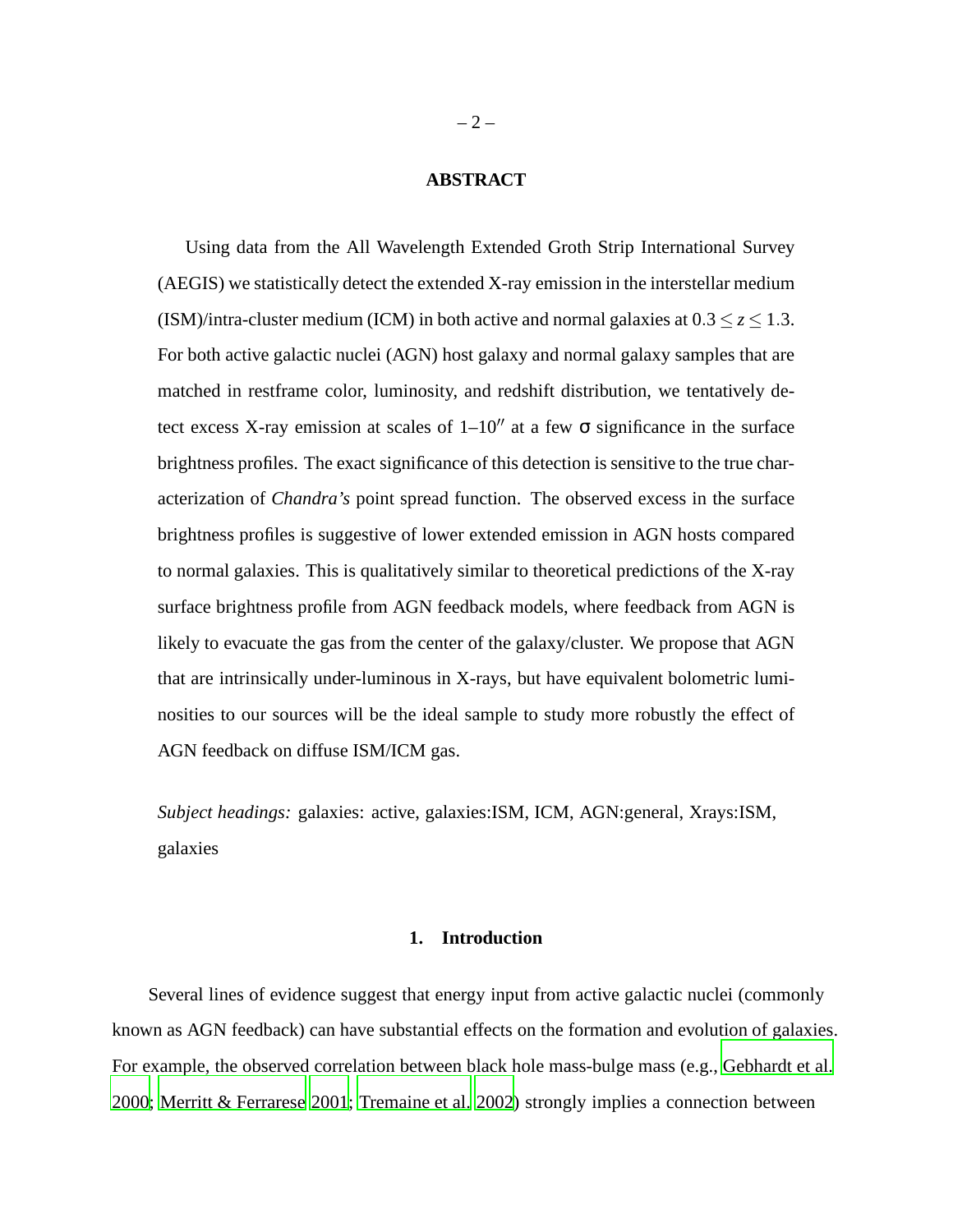galaxy formation and black hole growth. The observed lack of expected cooling flows in galaxy clusters and the exponential cut-off at the bright end of the galaxy luminosity function have also been linked with AGN feedback (e.g., [Peterson & Fabian 2006](#page-30-1); [Croton et al. 2006\)](#page-28-1).

Effects of AGN feedback have been directly observed in groups and clusters using multi-wavelength data. For example, AGN residing in cluster centers have supermassive black holes, which accrete matter from the intra-cluster medium (ICM), releasing tremendous amounts of energy in radiation and/or outflows. This has been observed with X-rays in cluster cores (e.g., [McNamara & Nulsen 2007](#page-29-1)). With the emergence of *Chandra* and XMM-Newton, the evidence that the central radio sources in groups and clusters have a profound, persistent effect on the ICM has been strongly established. It has been shown that the deficits in the X-ray emission in clusters (X-ray cavities) are spatially coincident with regions of high synchrotron emission (e.g., [Bˆırzan et al. 2004](#page-27-0); [Nulsen et al. 2005](#page-29-2); [Dunn & Fabian 2006;](#page-28-2) [McNamara & Nulsen 2007;](#page-29-1) [Gitti et al. 2012\)](#page-28-3). Galaxy groups have shallower potential wells and hence smaller intrinsic thermal energy. Thus AGN outbursts have a large impact on the intragroup medium (e.g., [Giodini et al. 2010\)](#page-28-4). The connection between X-ray cavities and AGN activity in the intragroup medium has been frequently studied (e.g., [Johnson et al. 2009](#page-29-3); [O'Sullivan et al. 2010;](#page-30-2) [Dong et al.](#page-28-5) [2010;](#page-28-5) [Randall et al. 2011\)](#page-30-3).

Several theoretical models relating AGN activity to galaxy evolution have been proposed in this context. In many of these models AGN feedback is introduced in the form of thermal energy feedback which naturally explains the  $M - \sigma$  relation and exponential cut-off of the bright end of the galaxy luminosity function (e.g., [Kauffmann & Haehnelt 2000](#page-29-4); [Ciotti & Ostriker](#page-27-1) [2001;](#page-27-1) [Wyithe & Loeb 2003;](#page-30-4) [Marconi et al. 2004](#page-29-5); [Shankar et al. 2004;](#page-30-5) [Di Matteo et al. 2005](#page-28-6); [Cattaneo et al. 2006](#page-27-2); [Croton et al. 2006](#page-28-1); [Hopkins et al. 2006](#page-29-6); [Lapi et al. 2006](#page-29-7); [Booth & Schaye](#page-27-3) [2009;](#page-27-3) [Teyssier et al. 2011](#page-30-6); [Johansson et al. 2008\)](#page-29-8). Some models do include momentum feedback (e.g., [Sijacki et al. 2007;](#page-30-7) [Ciotti & Ostriker 2007;](#page-27-4) [Novak et al. 2011;](#page-29-9) [Gaspari et al. 2011](#page-28-7), [2012;](#page-28-8)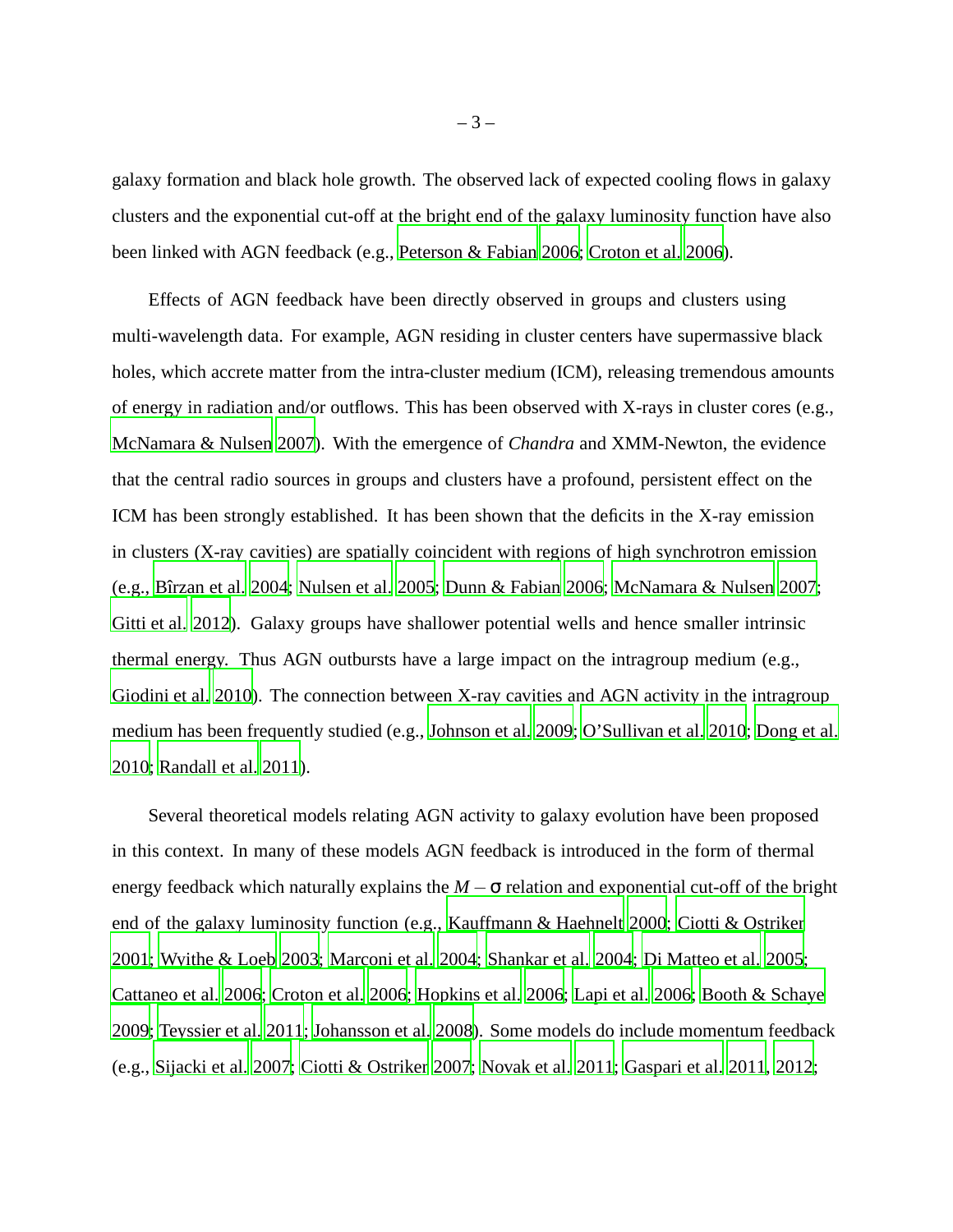

Fig. 1.— Distribution of soft X-ray luminosity (left-hand panel) and redshift (right-hand panel) for our X-ray AGN sources (L09 sample). We present the luminosity and redshift distributions of our *Lowz* (0.3  $\le z \le$  0.7) and *Highz* (0.7  $\le z \le$  1.3) samples. In the left-hand panel the red solid and the black dashed histograms show the distribution of X-ray luminosities for the *Highz* and the *Lowz* sample, respectively. The solid and the dashed histograms in the right-hand panel depict the redshift distributions of the galaxy control sample and the AGN sample, respectively. Red and black refer to the *Highz* and the *Lowz* sample, respectively. The distributions in both the panels are normalized by the total number of objects in each sample. See §2 for more details. The bin sizes and labels are slightly different for each sample.

[Choi et al. 2012](#page-27-5), [2013](#page-27-6)) but the scales and physical processes vary widely between them.

The effect of feedback on several observables has been explored in the literature, including the *L*<sub>*x*</sub> − *T* relation in galaxy clusters and groups (e.g. [Arnaud & Evrard](#page-27-7) [1999](#page-27-7); [Nath & Roychowdhury](#page-29-10) [2002;](#page-29-10) [Scannapieco & Oh 2004;](#page-30-8) [Peterson & Fabian 2006;](#page-30-1) [Thacker](#page-30-9) et al. [2009;](#page-30-9) [Puchwein et al.](#page-30-10) [2010\)](#page-30-10), Sunyaev-Zeldovich (SZ; [Sunyaev & Zeldovich 1972\)](#page-30-11) profiles (e.g., [Bhattacharya et al.](#page-27-8) [2008;](#page-27-8) [Chatterjee et al. 2008](#page-27-9), [2010\)](#page-27-10), SZ power spectrum (e.g., [Chatterjee & Kosowsky 2007](#page-27-11); [Scannapieco et al. 2008;](#page-30-12) [Battaglia et al. 2010](#page-27-12)), and star-formation properties of galaxies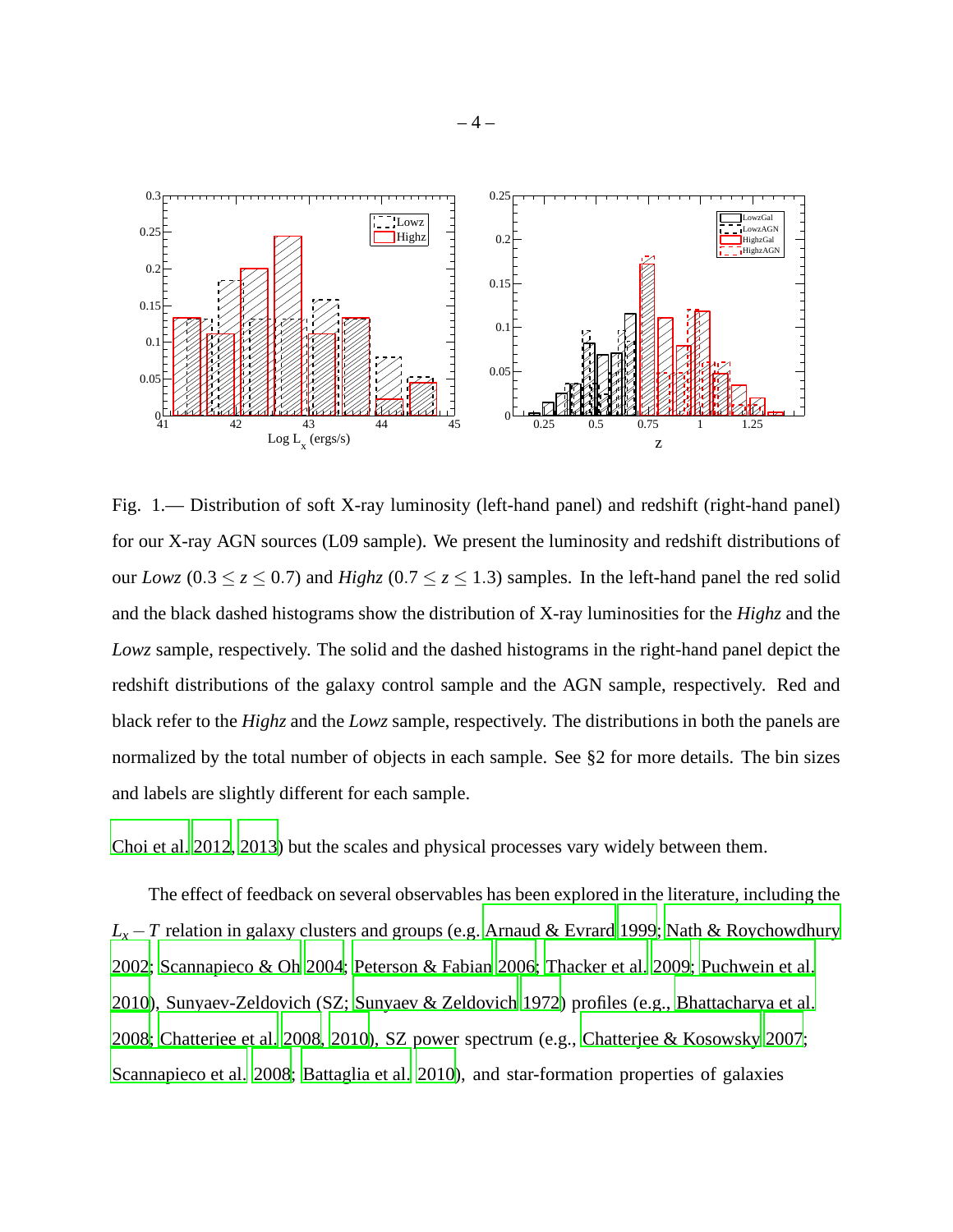(e.g., [Di Matteo et al. 2005;](#page-28-6) [Cattaneo et al. 2006;](#page-27-2) [Croton et al. 2006;](#page-28-1) [Hopkins et al. 2006](#page-29-6); [Schawinski et al. 2007](#page-30-13)). Recently, theoretical studies have attempted to quantify the effect of AGN feedback on the properties of the X-ray gas in the ISM of elliptical galaxies (e.g., [Pellegrini et al. 2012;](#page-30-14) [Gaspari et al. 2012](#page-28-8); [Choi et al. 2013\)](#page-27-6). Motivated in part by these studies we now investigate the impact of AGN on their large-scale environments by examining the properties of the diffuse X-ray emitting gas in AGN host galaxies at high redshift (*z* ∼ 0.8).

By using a large sample of active and normal galaxies which have identical optical properties we statistically compare their diffuse X-ray emission to evaluate the impact of AGN activity on the ISM/ICM gas. We employ X-ray data from the All Wavelength Extended Groth Strip International Survey (AEGIS) project [\(Davis et al. 2007\)](#page-28-9) to obtain the X-ray surface brightness profiles of our samples. The AEGIS-X survey [\(Nandra et al. 2007\)](#page-29-11) optimizes the balance between depth and sky area covering a sky region of  $0.67 \text{ deg}^2$  in the energy range  $0.5-7$  kev. The survey region has been scanned at many wavelengths from radio to X-rays. The wide field of view, and the broad coverage in redshift, along with multi-wavelength observations, makes AEGIS a premier dataset for studying AGN co-evolution. We perform a stacking analysis of X-ray maps of AGN and normal galaxies from the AEGIS-X survey and compare their mean X-ray surface brightness profiles to investigate the effect of AGN on the ISM/ICM.

Our paper is organized as follows. In §2 we give a brief description of our datasets. In §3 we describe the methodology. We present our results in §4. We finally discuss our results and summarize our conclusions in §5 and §6. Throughout the paper we assume a spatially flat, ΛCDM cosmology:  $\Omega_m = 0.28$ ,  $\Omega_{\Lambda} = 0.72$ ,  $\Omega_b = 0.04$ , and  $h = 0.71$ .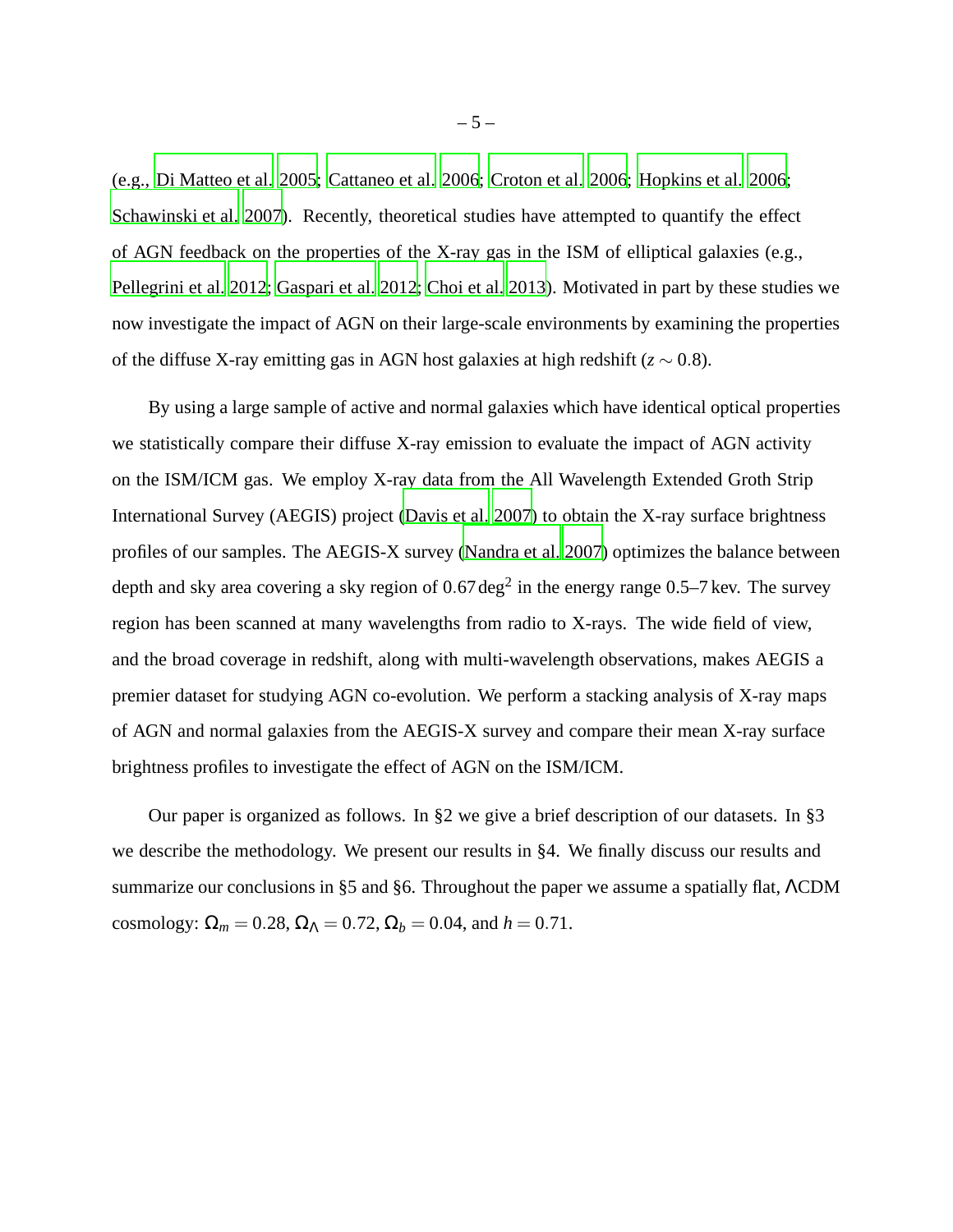

Fig. 2.— Methodology for constructing our stacked maps. All the maps are for the soft band corresponding to the L09 *Lowz* sample. The method is described in §3. The left-most panel shows the stacked map of the raw event files. This map is not corrected for exposure time or effective area, and is not masked for point sources. The middle-left panel shows the same map after correcting for exposure time and effective area. The point sources are still not masked in this map. We call this the EAEC map. We emphasize that these two maps are for illustrative purposes and we do not use them in our actual analyses—instead, we correct the 8 EGS event files with the corresponding effective area-exposure time maps. See §3 for more discussion. The middle-right panel shows the exposure time effective area corrected map, where the point sources are masked using the method described in L09. The right-most panel shows the stacked mask map. Our final maps are constructed by dividing the middle-right panel by the right-most panel.

# **2. Data Sets**

For the purpose of our analysis we use data from the AEGIS-X survey [\(Laird et al. 2009](#page-29-12); L09 hereafter) and the DEEP2 Galaxy Redshift Survey [\(Davis et al. 2003;](#page-28-10) [Newman et al. 2013](#page-29-13)). In this section we will provide a brief description of our datasets.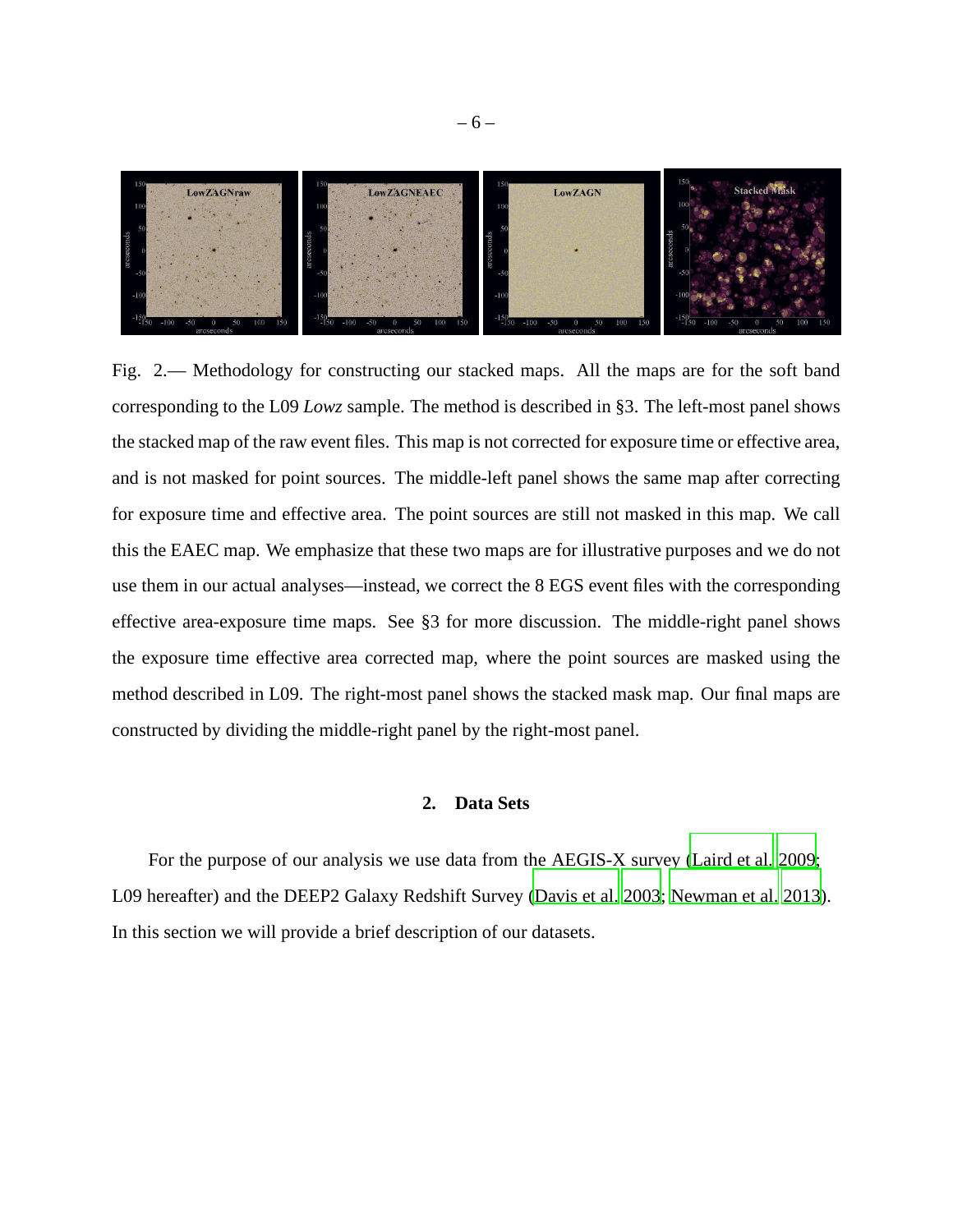# **2.1. X-ray AGN sample**

The AEGIS-X survey consists of 8 deep *Chandra* ACIS-I pointings, each with a total integration time of about 200 ks covering an area of  $0.67 \text{ deg}^2$ . Details of data reduction are discussed in L09. The individual observations are merged into a single event file and images are constructed in four energy bands 0.5–7.0 keV (full), 0.5–2.0 keV (soft), 2.0–7.0 keV (hard) and 4.0–7.0 keV (ultra-hard). The limiting flux in each of these bands is estimated to be  $2.37 \times 10^{-16}$ ,  $5.31 \times 10^{-17}$ ,  $3.76 \times 10^{-16}$  and  $6.24 \times 10^{-16}$  erg s<sup>-1</sup> cm<sup>-2</sup>, respectively (L09). We use the soft band for our analysis.

A point source catalog of the Extended Groth Strip (EGS) field has been provided in L09. The catalog consists of a total of 1325 band-merged sources with a Poisson probability limit of  $4 \times 10^{-6}$ . The source detection algorithm is described in [Nandra et al.](#page-29-14) [\(2005\)](#page-29-14). The basic technique is based on pre-detection with a low signal-to-noise threshold and follow-up aperture extraction of the photon counts to determine the detection significance of the source. The X-ray catalogs were matched to the DEEP2 optical photometry catalog [\(Coil et al. 2004](#page-27-13)) to account for positional offsets.

To select our AGN sample from the point source catalog of L09 we applied the following cuts to the dataset. We first applied a cut on the soft X-ray luminosities of our sources and selected objects with soft X-ray luminosities  $\geq 10^{41}$  ergs s<sup>-1</sup>. The luminosity cut should retain only sources with X-ray emission due to AGN. We then applied a redshift cut to our sample  $(0.3 \le z \le 1.3)$  to be consistent with the bulk of the range covered by galaxies with secure redshifts from the DEEP2 Galaxy Redshift Survey.

Finally we restricted our analysis to the sources that have good quality spectroscopic redshift measurements from DEEP 2. For our AGN sources we have additional spectroscopic redshifts, as described in [Coil et al. \(2009](#page-28-11)). This is required to construct a reliable control sample of galaxies for reasons described in §2.2. Out of the 1325 sources 477 of them have DEEP2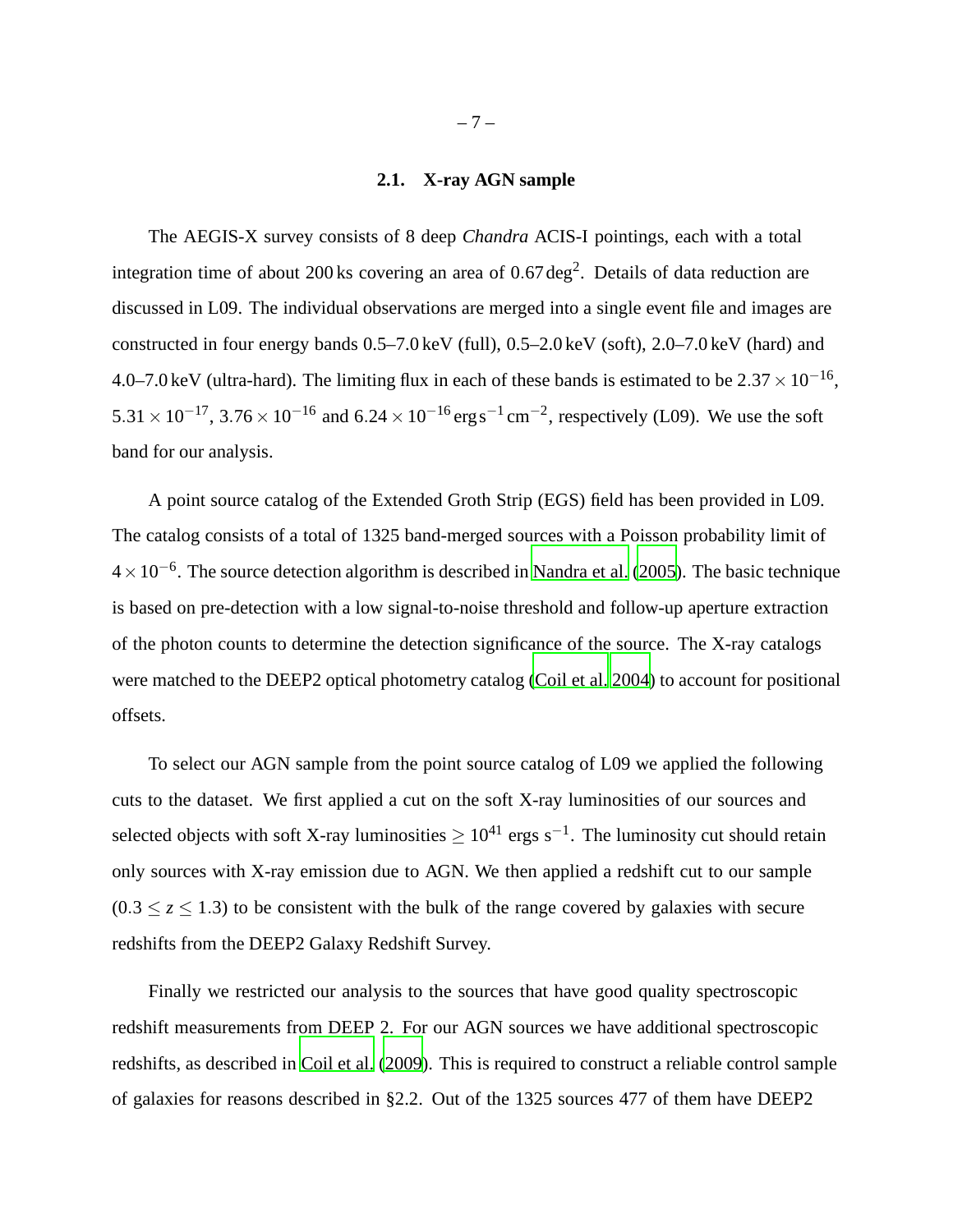counterparts. 194 of them have redshift measurements. The high quality spectroscopic redshift criterion, and the subsequent redshift and luminosity cuts reduce our sample size to 96 AGN. For our surface brightness analysis we construct two redshift subsamples which we will refer to as *Lowz* (0.3  $\le z \le 0.7$ : 51 sources) and *Highz* (0.7  $\le z \le 1.3$ : 45 sources). The cut that split the two samples by redshift was selected at the median of the distribution. In Fig. 1 we show the luminosity (left panel) and redshift (right panel) distributions of our X-ray AGN sources. In both panels, the distributions are normalized by the total number of objects in each subsample.

# **2.2. Galaxy Control Sample**

It is well known that ISM properties should depend on both the stellar mass of a galaxy and its color (e.g., cold gas fractions and virial temperatures are related to these properties of a galaxy). Hence, if we want to identify impacts of AGN activity on galaxies, we must compare samples that are matched in stellar mass and color. Luminosity and color provide excellent proxies for stellar mass and color (e.g., [Bell & de Jong 2001](#page-27-14)). We also expect X-ray properties to depend on redshift—since galaxy ages, luminosity distance, angular diameter distance, and surface brightness dimming will all evolve with redshift. We therefore construct a set of galaxies which matches the distribution of our AGN in color, luminosity, and redshift. We also note that the large scale environments of galaxies and AGN will affect the ISM emission significantly. Studies show that there is no statistically significant difference between the environments of AGN and of other galaxies that are matched in color and luminosity (e.g., [Georgakakis et al. 2007;](#page-28-12) [Montero-Dorta et al. 2009\)](#page-29-15). Thus, matching our samples of galaxies and AGN should minimize environmental differences. Hence, if AGN feedback has no short-term effects, the ISM emission from both our AGN and our control galaxy sample should be identical.

The galaxy control samples for the L09 objects were constructed using the method described in [Cooper et al.](#page-28-13) [\(2009\)](#page-28-13). The objects are matched to the AGN sample within the 3 dimensional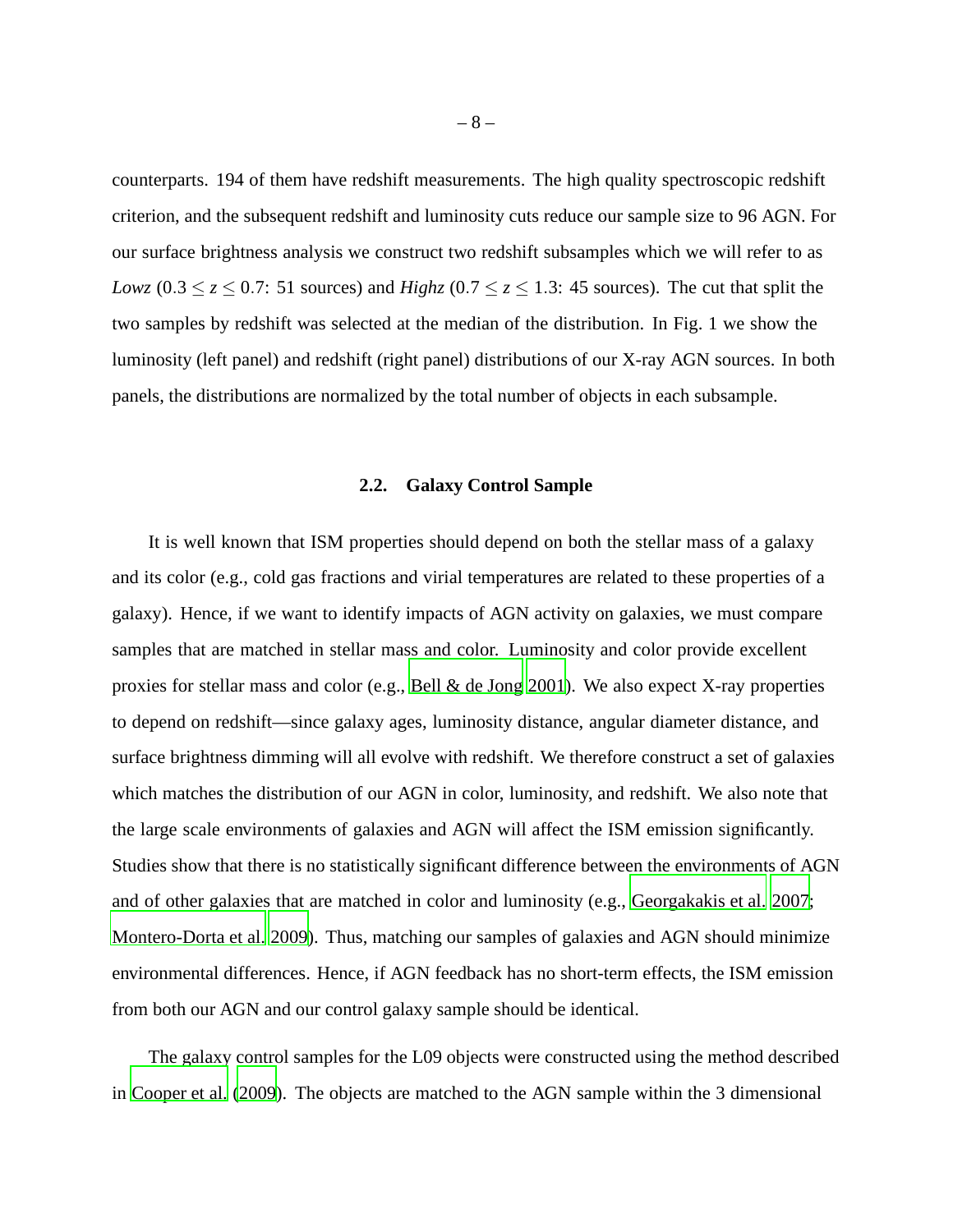

Fig. 3.— Surface brightness profiles of AGN and galaxies in cts s<sup>-1</sup>arcsecond<sup>-2</sup>. In both panels black squares correspond to the AGN sample and red circles correspond to the galaxy sample. The blue dashed line represents the average PSF model for our AGN sources and the green solid line is the approximate PSF profile of galaxies. The method for constructing the average PSF is discussed in §3. We normalize our PSF profiles to the peak of the AGN and galaxy emission. We detect excess emission in both galaxies and AGN over the range 2–10<sup>"</sup>. The left-hand and right-hand panels represent the *Lowz* and *Highz* subsamples, respectively. See Fig. 4 and §4 for a discussion of the mean difference profiles.

parameter space of *B*-band absolute magnitude, restframe  $U - B$  color, and redshift. The initial control sample consisted of 5000 galaxies, of which 2982 galaxies are unique. Some of the galaxies are stacked multiple times to ensure matched distributions of all parameters (i.e., color, redshift and luminosity). For extracting the surface brightness profiles we divide the galaxy sample into two redshift subsamples, using the same cuts as for the AGN redshift subsamples. The redshift distribution of the comparison sample is shown as the solid lines in the right-hand panel of Fig. 1.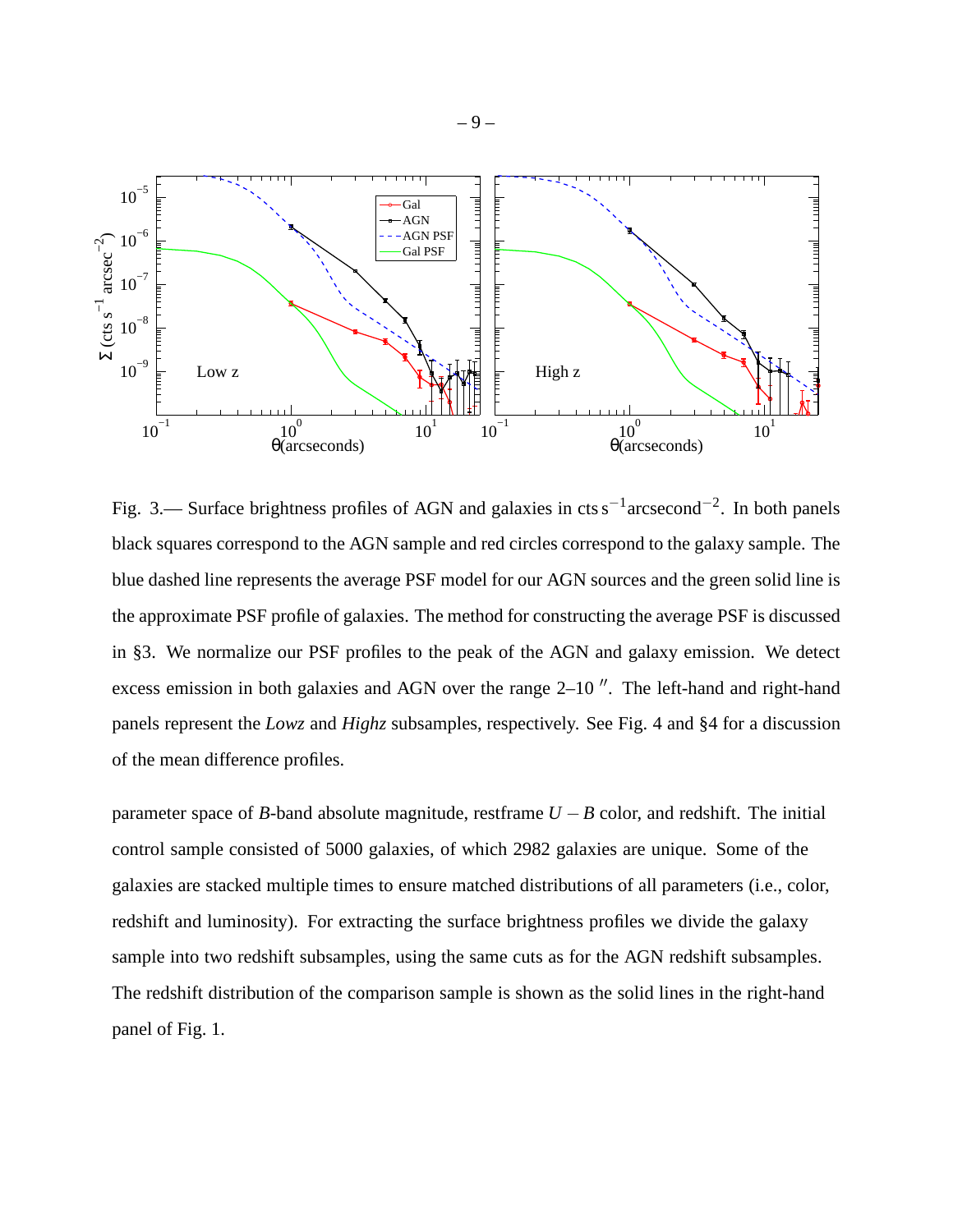# **3. Methodology**

Our measurements depend on the source stacking technique. In Fig. 2 we summarize the main components of our data stacking methodology using the example of *Lowz* L09 sources. The event files, the exposure time maps and the effective area maps are provided in L09. We first correct our event files using the exposure time-effective area maps. We call these effective area-exposure corrected (EAEC hereafter) maps. The gaps and singularities in the EAEC maps are corrected by assigning zero counts to those pixels where the EAEC maps have singularities (due to zero exposure and/or effective area). We then identify sources in the EAEC maps and select a  $5 \times 5$  square arcminute region around each source and sum them to construct the stacked image.

Since we are interested in extended emission we mask the point sources in our stacked maps. We identify the point sources in each map from the point source catalog presented in L09. We calculate the point spread function (PSF) for each point source using the technique described in L09. The *getpsf* routine, provided by L09, is used to obtain the PSFs. We then mask the point sources using the ellipse corresponding to the 95% encircled energy radius (EER). We mask the region which encompasses a circular area with a radius 1.5 times that of the semi-major axis of the 95% encircled energy ellipse of a particular point source. This allows us to create a conservative mask for each point source. We repeated our analyses with mask sizes of 1.0 and 3.0 times the 95% EER. We find that our results do not depend on the choice of our mask size and results shown in Figs. 3 and 4 are statistically identical in each case, although for more conservative masks the flux differences (Fig. 4) become increasingly insignificant. The results are similar to our fiducial mask sizes when we use a masking radius of 1.0 times the 95%EER.

We also construct a stacked mask map (shown in the right-most panel of Fig. 2). We assign a value of zero to all the pixels that fall within the region of a point source mask and assign a value of one otherwise. Each of these mask maps are constructed for individual sources and finally we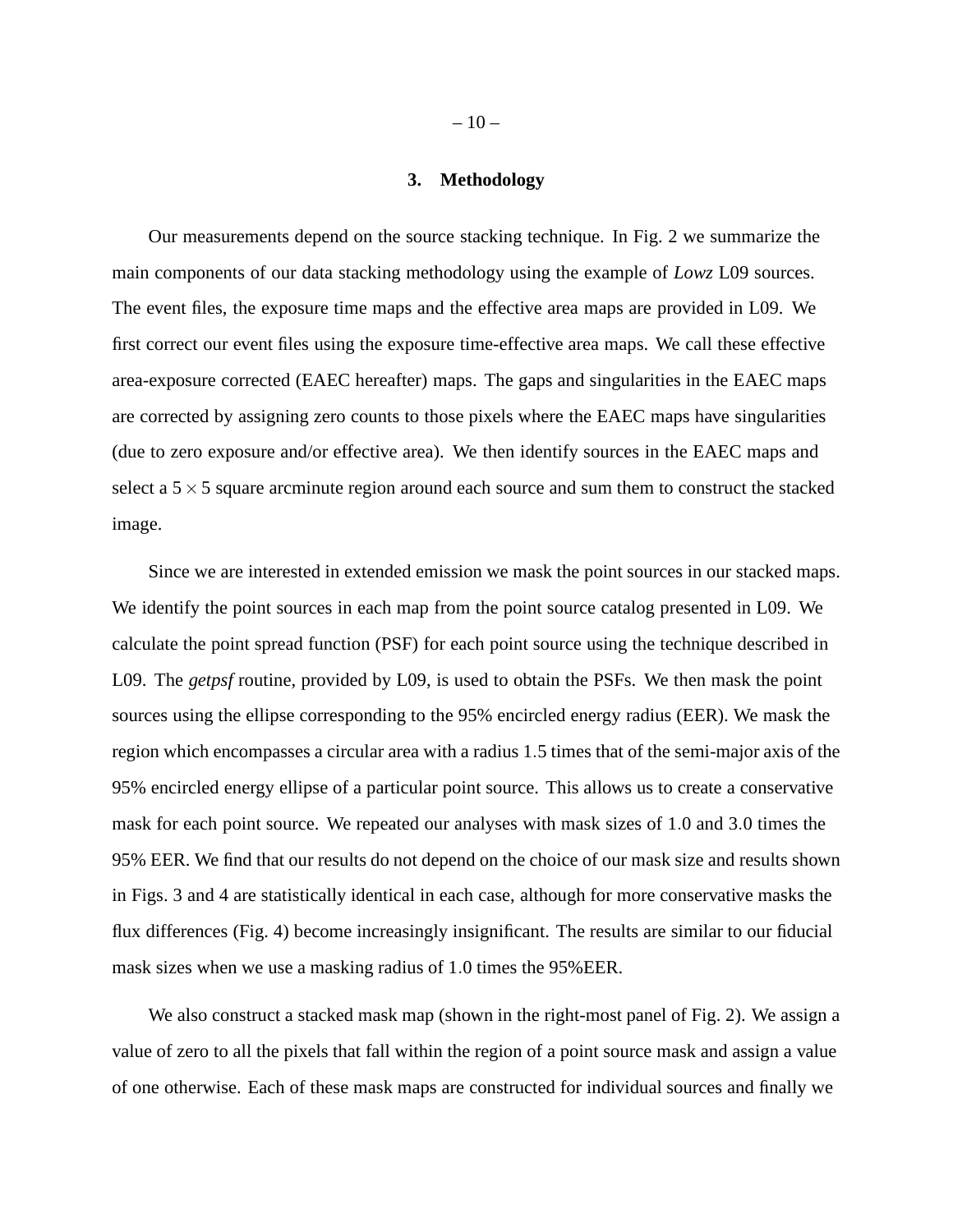co-add them to obtain the final mask map. The source map is divided by the mask map which adjusts for the multiple counting of pixels in the coadded source map and provides an average map of the sources. The left-most panel of Fig. 2 shows the raw stacked map of the L09 *Lowz* AGN sources in the soft band. Note that we do not apply any exposure time or effective area correction for this map and the point sources are unmasked. The left-middle panel shows the same map but now corrected for exposure time and effective area. However the point sources are still unmasked in these maps. We emphasize that the maps presented in the left-most and middle-left panels of Fig. 2 are for illustrative purposes only and have not been used in our actual analyses. In the middle-right panel we present the stacked map where the point sources are masked (excluding the central source). The right-most panel shows the stacked mask map. We divide the middle-right map by the right-most map to obtain the final maps.

Extracting surface brightness profiles requires subtraction of the background counts. We calculate the background counts using the average counts from a region that is larger than ten times the area of the PSF. We also require the region for background extraction to be sufficiently far away from our sources. This leads to the background counts being extracted from the annular region between 50 arcseconds and 70 arcseconds from the sources. The background count has been calculated using the stacked masked maps of our galaxies and AGN. We verified that changing the area of the region for background extraction does not affect the estimated background provided it is sufficiently far from the sources. The background count in the soft band is estimated to be  $1.68 \times 10^{-10}$  cm<sup>-2</sup>s<sup>-1</sup>pixel<sup>-1</sup>. For a 200 ksec exposure and an effective area of 350 cm<sup>2</sup> the background count is  $\sim$  0.012 per pixel.

To compare the surface brightness profiles of the AGN and galaxy maps we compute the spatial profiles of the mean photon counts of the two samples. We note that the total emission in the region is a combination of both diffuse emission in the ISM/ICM and the emission from the central nucleus. Since we are focused only on extended emission, we adopt a simple calibration to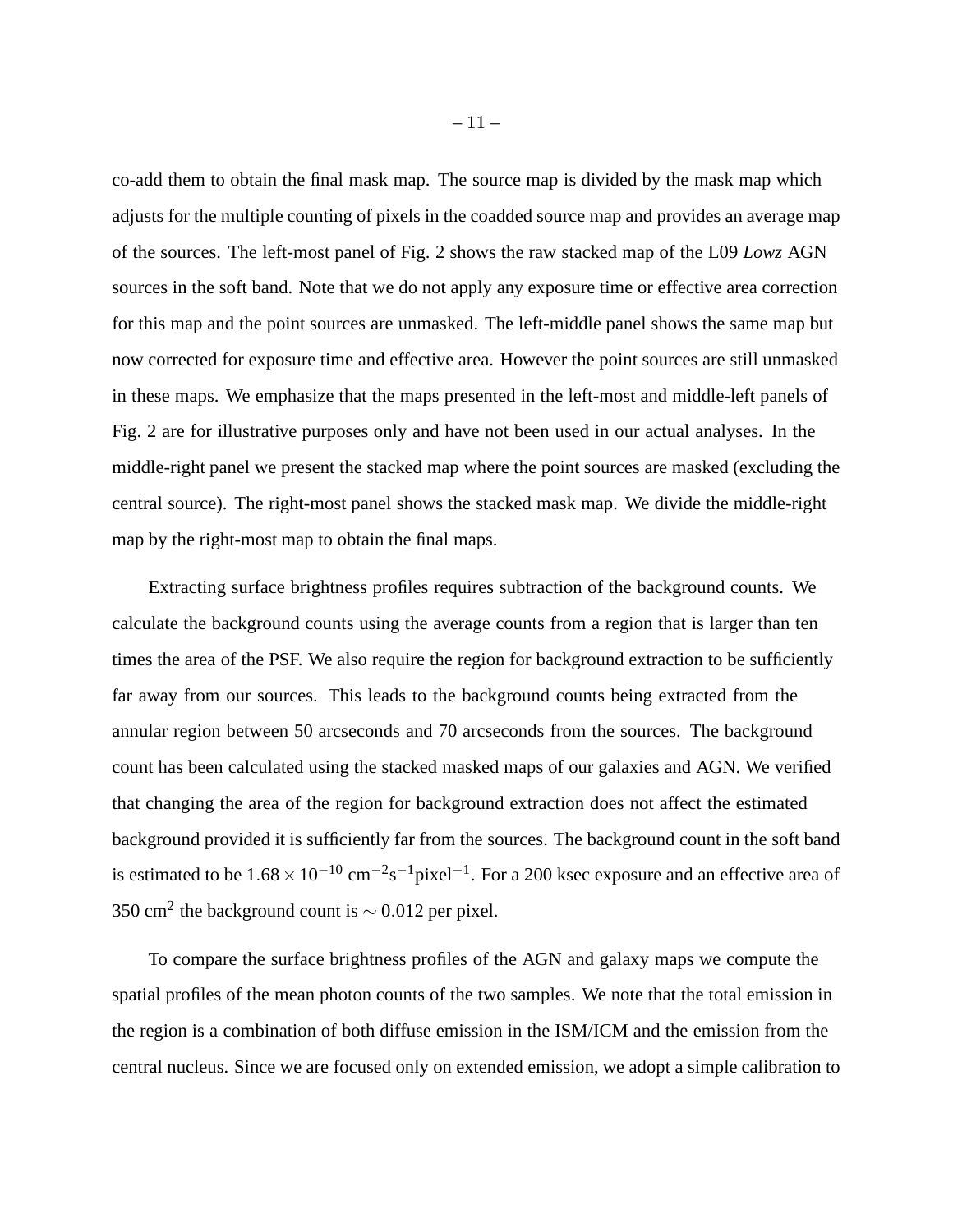convert counts to flux. We assume that the average energy of each photon is equal to the average energy of the soft band (1.25 kev). This provides an order of magnitude estimate of the energy scales involved. The actual flux will depend on the spectrum and will be  $\langle \text{flux}\rangle/(1.25 \text{ keV})$ , which should be of order unity—which can be used to estimate the uncertainties in the flux calibration.

To separate the diffuse emission from the nuclear emission we construct a model PSF for our sources. The average model PSF is extracted from the calibrations in [Gaetz et al. \(2004](#page-28-14)). We note that the wings of the PSF function are very extended and depend on the detector and the energy of the photon. A reasonable estimate of the PSF function comprising the core and a wing is

$$
f(\theta) = \frac{A_0}{\left(1 + \left(\frac{\theta}{\theta_0}\right)^2\right)^{\gamma/2}} + A_1 \exp\left[-4\ln(2)\left(\frac{\theta}{\theta_1}\right)^2\right] + A_2 \exp\left[-4\ln(2)\left(\frac{\theta}{\theta_2}\right)^2\right],
$$
 (1)

where the best-fit values of the parameters are given by [Gaetz](#page-28-14) et al. [\(2004\)](#page-28-14). The energy of our photons lies in the range 0.5–2.0 kev and hence we adopt the best-fit values of the PSF function corresponding to the energy scale 0.5–2.0 kev. We emphasize that the PSF function for each individual galaxy and AGN source could be different from the mean function, but we use the mean PSF to be representative of our average stacked PSF. We further discuss this issue in §4.

# **4. Results**

We extract the surface brightness profiles from the average stacked maps. The X-ray profiles for the L09 and control samples are shown in Fig. 3. The units are in  $ctss^{-1}$ arcsecond<sup>-2</sup>. To obtain the profiles we estimate the mean count (per pixel) and the standard error (standard deviation/ $\sqrt{N}$ : N being the total number of pixels in each annulus) on the mean at each annulus. The left-hand and the right-hand panels represent the profiles for the *Lowz* and *Highz* samples, respectively. The blue dashed line and the green solid line in each panel shows the average PSF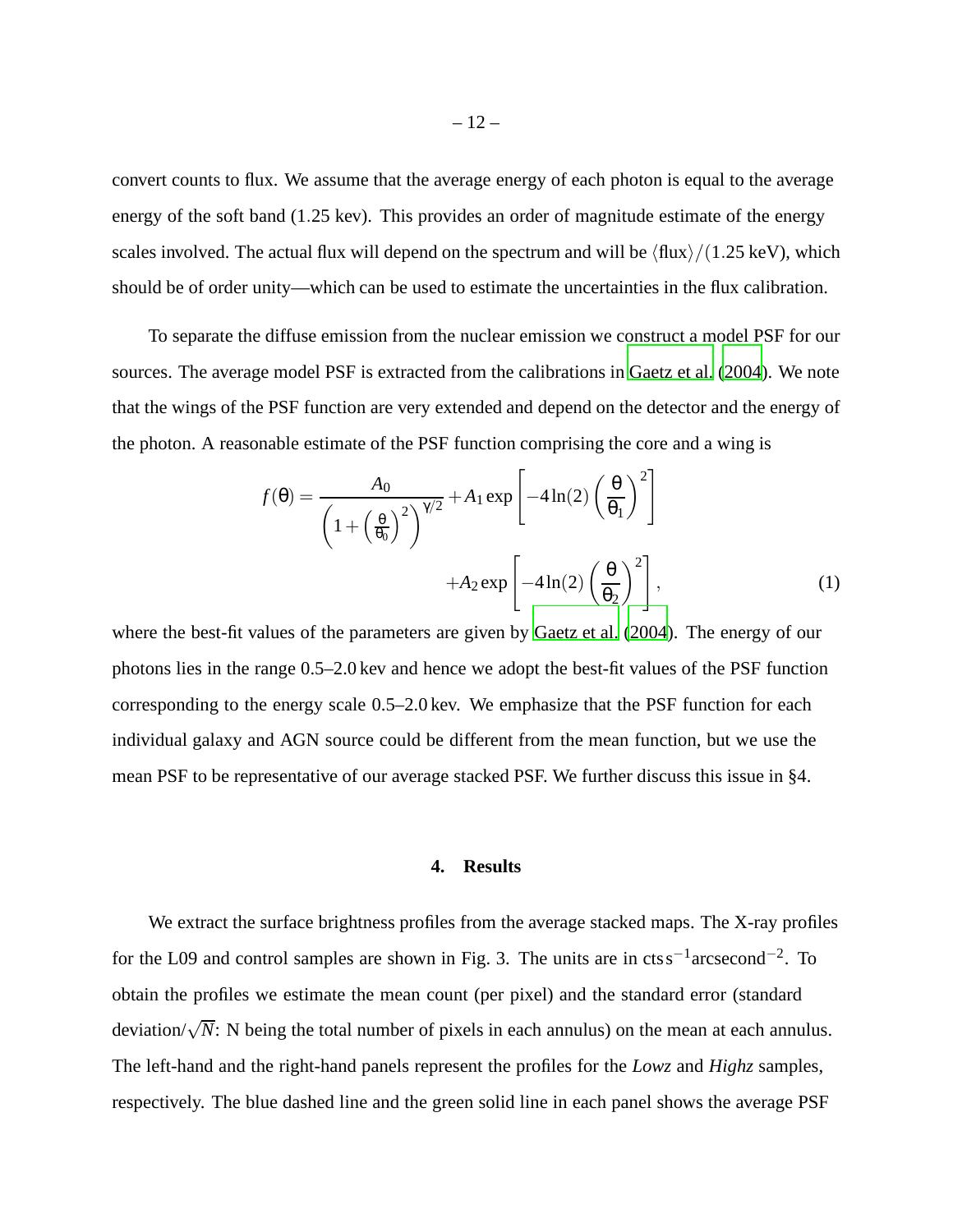profiles (discussed in §3) for our *Lowz* and *Highz* AGN and galaxy sources, respectively. We normalize the PSF profiles to the peak emission from our galaxies and AGN. We note that in both cases we detect significant excesses ( $\sim 1-5 \sigma$ ) at scales in the range 1–10<sup>''</sup>, and that these excesses are significantly greater than the PSF wings.

We emphasize that a key interpretation of our result lies in our ability to characterize the PSFs of our sources. As mentioned previously, the PSF profile described in Eq. 1 is an approximate expression of the PSF and is assumed to be an average PSF of our AGN and galaxy sources. In practice, though, the PSF of different sources would vary differently based on their position on the ACIS detector. L09 uses the MARX simulator (Wise et al. 2003) to characterize the Enclosed Energy Fraction (EEF) aperture size for our AGN sources. L09 also provides a look-up table from which the PSFs of the galaxies have been extracted. We note that the majority ( $\sim 80-85$ %) of our AGN and galaxy sources have a 95% EER at  $<$  5". However there are a few sources that have  $5 \le (95\% \text{ EER}) \le 8''$ . It is possible that we have PSF contamination from these few sources, and that this can compensate for a small fraction of the excess seen in Fig. 3. Note, though, that the same PSF profile cannot explain the *shape* of both the AGN and the galaxy profiles.

From clustering measurements and from studies of environments it has been shown that X-ray bright AGN tend to reside in more massive halos (e.g., [Gilli et al. 2005;](#page-28-15) [Montero-Dorta et al.](#page-29-15) [2009;](#page-29-15) [Coil et al. 2009;](#page-28-11) [Allevato et al. 2011](#page-27-15); [Richardson et al. 2013\)](#page-30-15). The typical host halo mass scale of these AGN is  $\sim 10^{13} M_{\odot}$  (group scale halos; [Coil et al. 2009\)](#page-28-11). This would imply a somewhat more extended emission around them due to the presence of the group potential-well, as is seen in the present case. However if galaxy groups are removed from the sample the host halo mass drops to  $\sim 10^{12.5} M_{\odot}$  for our sample [\(Mountrichas et al. 2013](#page-29-16)). The effect will be similar for the galaxy control sample which has been matched in color and luminosity with the AGN host galaxies and thus should have similar environments to AGN host galaxies (see the discussion in §2.2). Thus, differences in the profiles between AGN and galaxies due to differences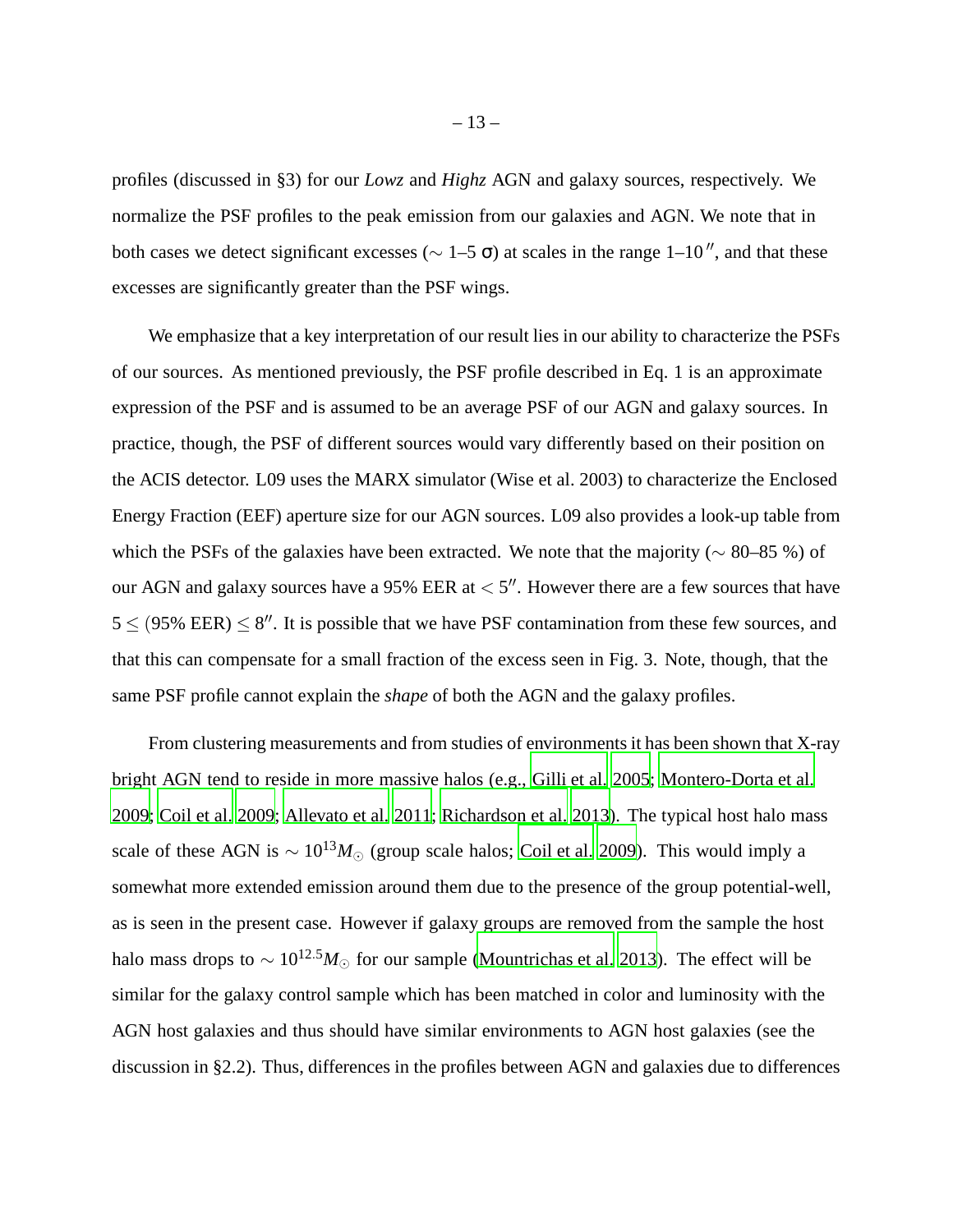in environment will be minimal in this case.

To quantify the differences in the counts from Fig. 3 we adopt the following technique. In Fig. 4 we plot the difference in excess photons between AGN and galaxies as a function of angular scale.

$$
\alpha(\theta) = (\text{count}_{\text{agn}}(\theta) - \text{PSF}_{\text{agn}}(\theta)) - (\text{count}_{\text{gal}}(\theta) - \text{PSF}_{\text{gal}}(\theta)),
$$
  

$$
\sigma_{\text{diff}}(\theta) = \sqrt{\sigma_{\text{agn}}^2(\theta) + \sigma_{\text{gal}}^2(\theta)},
$$
\n(2)

where count<sub>agn</sub> and count<sub>gal</sub> are the mean counts in each annulus (background subtracted),  $PSF<sub>agn</sub>$ and PSF<sub>gal</sub> are the PSF contributions, and  $\sigma_{\text{agn}}$  and  $\sigma_{\text{gal}}$  are the errors on mean counts in each annulus for the AGN and the galaxy samples, respectively. Positive (negative) numbers imply an excess (deficit) of X-ray flux in the AGN case. Black squares, and red circles represent the difference for the *Lowz* and *Highz* sample. In the left-hand panel of Fig. 4 we observe a huge excess from the AGN. However as discussed above there could be sources with larger PSFs and a very small fraction of the PSF can contaminate both the AGN and the galaxy signal. To better understand the nature of the excess, we plot the excess with reference to the PSF of the AGN and galaxies at that particular angular scale in the right panel of Fig. 4. We note that in the case of galaxies we observe more excess compared to its PSF than the AGN. This tentatively suggests that there is less hot gas in the vicinity of the AGN compared to normal galaxies. We further discuss this result in §5.

We wish to stress that the interpretation of the value of  $\alpha$  in Eq. 2 relies on our use of the average PSF of the stacked profile to normalize to the observed signal. We have considered the average PSF of the stacked profile while normalizing it to the observed signal. The PSF profiles have been normalized to the peak value of the average stacked AGN emission and galaxy emission respectively (the leftmost black and red points in Fig. 3). The reason we normalize it to the peak (or rather the central-most) value is because we can easily assume that at the smallest scales we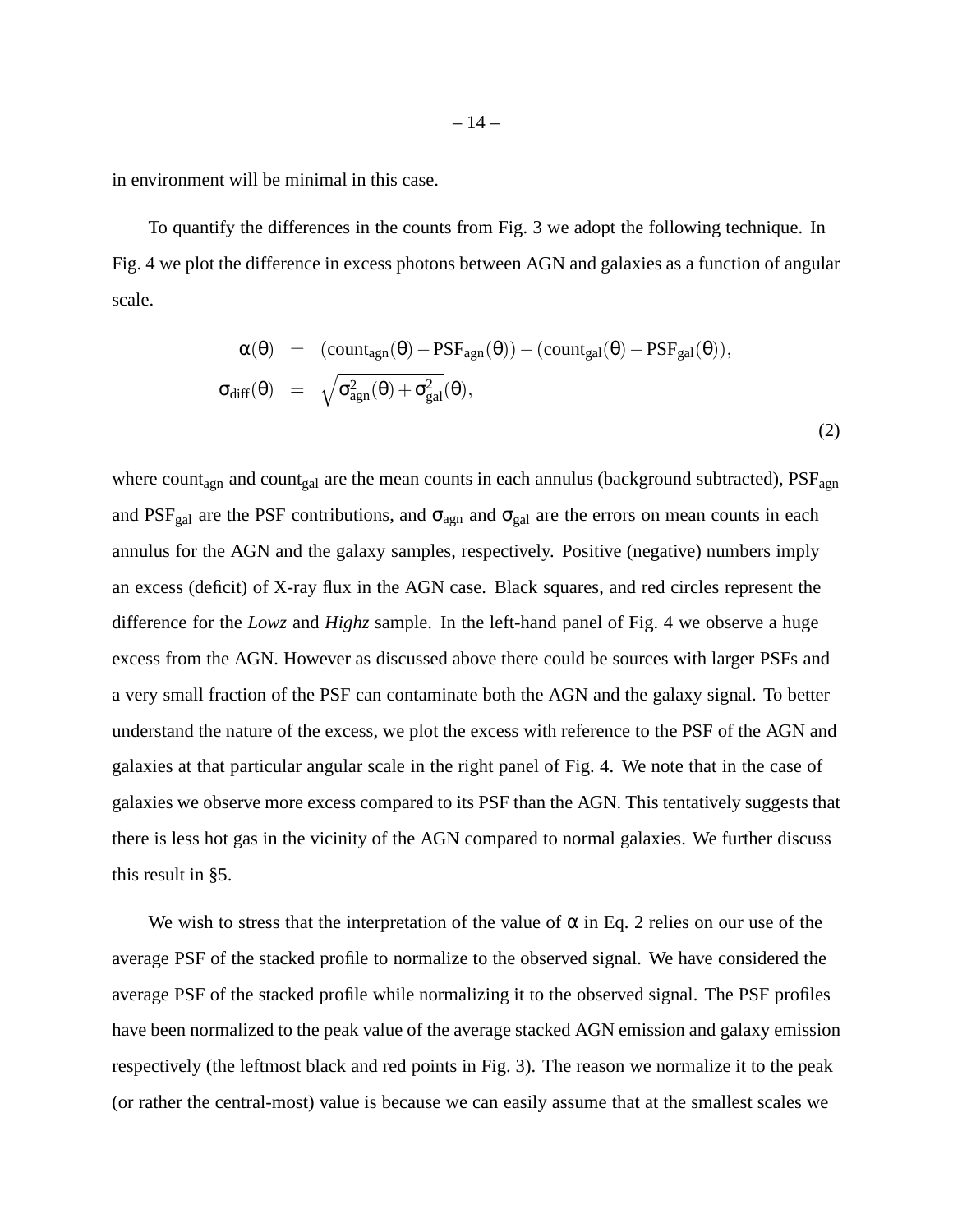are unable to differentiate between extended emission and point-like emission and it would be safe to assume that 100% of the emission is from the point source. As mentioned before we note that L09 values of the EER are comparable to our values with some small scatter.

In the paper, we showed that the excess relative to the normalized PSF is higher in normal galaxies compared to AGN host galaxies. We argue that, a very plausible way to explain this observation is to interpret this excess as larger amount of extended emission in normal galaxies compared to AGN host galaxies at those particular angular scales. Now, of course the PSF normalization for AGN is larger since they are the bright point sources detected in the AEGIS-X survey amd that is manifested in the overall higher counts for the AGN compared to galaxies (see the y axis of Fig. 3. The black points are about 2 orders of magnitude larger than the AGN).

The apparent positive and negative values are not related to the size of the PSF (which are similar for both AGN and normal galaxies), but are related to how much excess we get after subtracting the PSF. In other words alpha in the right panel of Fig. 4 denotes the difference in counts between AGN and galaxies at a given scale, when the PSF gets subtracted from both of them.

From Eq. 2 we can compute the approximate energy difference between AGN and galaxies. The maximum energy difference is given as  $\Delta E$  (ergs s<sup>-1</sup>)=  $2\pi\theta d\theta \alpha(\theta) d_L^2$ , where  $d_L$  is the luminosity distance. To obtain luminosity distances we use the median redshift of the two samples. The median redshifts for the *Lowz* and *Highz* samples are 0.51 and 0.86 respectively. This gives a maximum energy difference of  $3.5 \times 10^{38}$  ergs s<sup>-1</sup>, and  $5.7 \times 10^{37}$  ergs s<sup>-1</sup> for the *Lowz* and the *Highz* sample, respectively. Many theoretical models mostly assume feedback energy to be a fixed fraction of the accreted mass energy of the black hole, allowing more feedback from more luminous AGN (e.g., [Di Matteo et al. 2005\)](#page-28-6). We thus compare the approximate accretion rates of our AGN samples with the energy difference (∆E) derived from our surface brightness profiles.

Several cosmological and isolated simulations of AGN feedback assume the feedback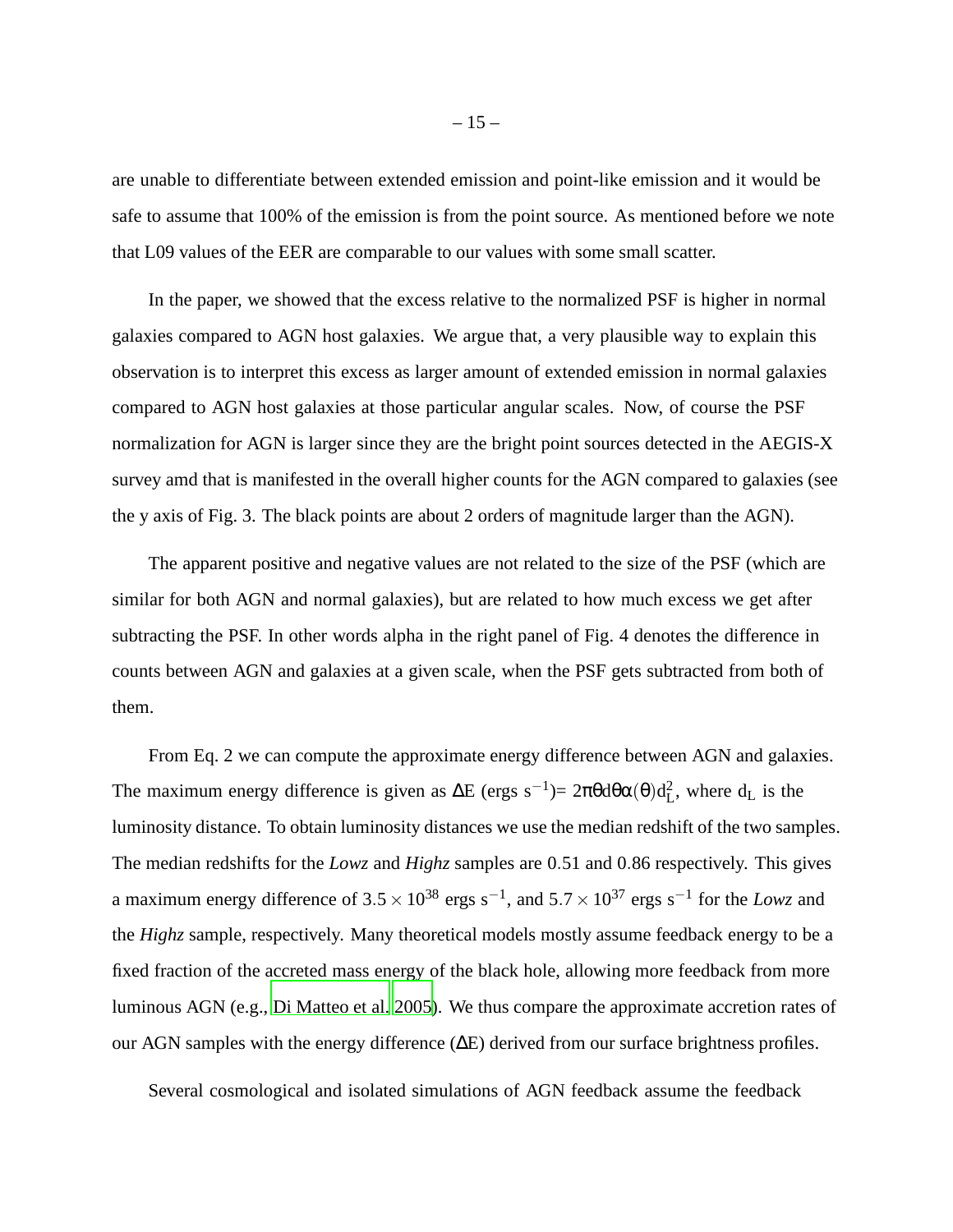energy to be a fixed fraction of the bolometric luminosity (or accretion rate thereof) of the AGN (e.g., [Ciotti & Ostriker 2001](#page-27-1); [Shankar et al. 2004;](#page-30-5) [Di Matteo](#page-28-6) et al. [2005;](#page-28-6) [Hopkins et al. 2006;](#page-29-6) [Johansson et al. 2008](#page-29-8)). To compare our results with these models we extracted the accretion rates of our AGN sample. The accretion rates are compiled as follows. The bolometric luminosities of our AGN sample were obtained from the X-ray luminosities using the bolometric corrections of [Marconi et al. \(2004](#page-29-5)). We then assumed  $\eta = 0.1$ , a canonical efficiency for thin disk accretion [\(Shakura & Sunyaev 1973\)](#page-30-16) and computed the approximate accretion rates of the black holes corresponding to our AGN sample. The distribution of accretion rates is shown in Fig. 5. The red and the blue vertical lines refer, respectively, to the equivalent mass difference for the *Lowz* and *Highz* samples corresponding to the energy differences (∆E) derived from Fig. 3 and Eq. 2. We note that the energy difference ( $\Delta E$ ) between our AGN and galaxy samples is 10<sup>-6</sup>–10<sup>-7</sup> of that of the typical accretion rates of our AGN. This is a few orders of magnitude lower than the assumed feedback fraction in theoretical studies (mentioned above), which is typically assumed to be  $\sim 10^{-3}$ – $10^{-4}$ .

# **5. Discussion of Results**

As discussed before, models of AGN feedback suggest that there should be a relationship between the outflows/energy from an AGN and the density and temperature distribution of gas in galaxies and clusters. However the magnitude and the scale of influence remain mostly uncertain. For example, studies suggest that the scale of influence of AGN feedback (where observable signatures are prominent) can vary from a few tens of kpc (e.g., [Pellegrini et al. 2012](#page-30-14)) to a few hundred kpc (e.g., [Chatterjee et al. 2008\)](#page-27-9) to a few Mpc (e.g., [Scannapieco et al. 2008](#page-30-12)) depending on the nature of the observable.

Based on simulations of an isolated elliptical galaxy (with a *B*-band luminosity of  $L_B = 5 \times 10^{10}$ *L<sub>B</sub>*⊙) [Pellegrini et al.](#page-30-14) [\(2012\)](#page-30-14) found that the X-ray surface brightness profiles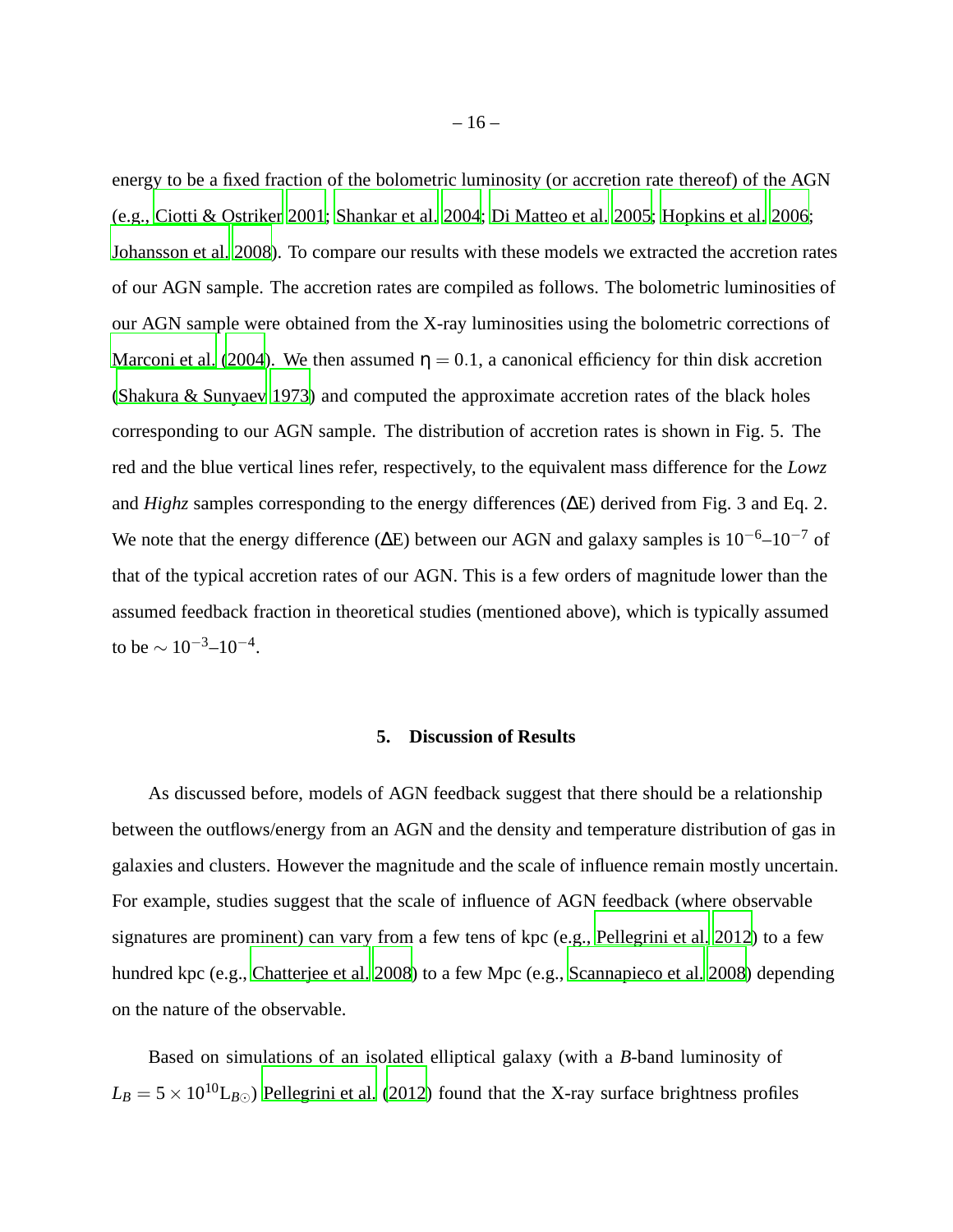in galaxies are significantly different if the effects of feedback from an AGN are included. Differences in the surface brightness profile are evident even at radii beyond 50 kpc. We note that the scale of influence as predicted by [\(Pellegrini et al.](#page-30-14) [2012;](#page-30-14) a few kpc, sub-arcsecond for our purposes) where features in the surface brightness profiles due to the nuclear outburst can be visible, is well within the PSF scales of our AGN sources. Without decomposing the observed emission into PSF-like and extended components, we cannot distinguish models based on features in the surface brightness profile at small radius. However large scale differences (∼ 50 kpc) due to AGN feedback are likely to show up in the X-ray profiles. We search for such differences in the surface brightness profile.

[Gaspari et al. \(2011](#page-28-7)) use 3D adaptive mesh refinement simulations to carefully constrain the effects of feedback in the hot ISM/ICM. The results show a central depression in the surface brightness profile. This is in accordance with a physical picture in which feedback from AGN is likely to disrupt the ISM/ICM gas and transport it to a larger length scale from the center of the galaxy/cluster. This appears as bumps and cavities at larger (far from the black hole) and smaller (closer to the black hole) length scales in the X-ray surface brightness profiles. [Gaspari et al.](#page-28-7) [\(2011\)](#page-28-7) shows that the evacuation of gas can occur at scales of tens of kpc (in galaxies/groups) to hundreds of kpc (in clusters). Using a smoothed particle hydrodynamics simulation [Choi et al.](#page-27-6) [\(2013\)](#page-27-6) shows that AGN feedback drives gas from the center of the galaxy and lowers the X-ray luminosity of the hot halo.

As mentioned in §4 the characterization of the difference between AGN and galaxies is highly sensitive to our understanding of the true stacked PSF. Thus we are able to make only qualitative comparisons with theoretical studies. In Fig. 4 we show the difference in the excess flux between AGN and galaxies. In the left-hand panel we plot the statistic  $\alpha$  (Eq. 2) as a function of angular scale. It shows that the AGN have excess flux over the galaxies at scales below 5''. We note that majority of our sources have a 95%  $EER \le 5$ ". Thus it is difficult to quantify the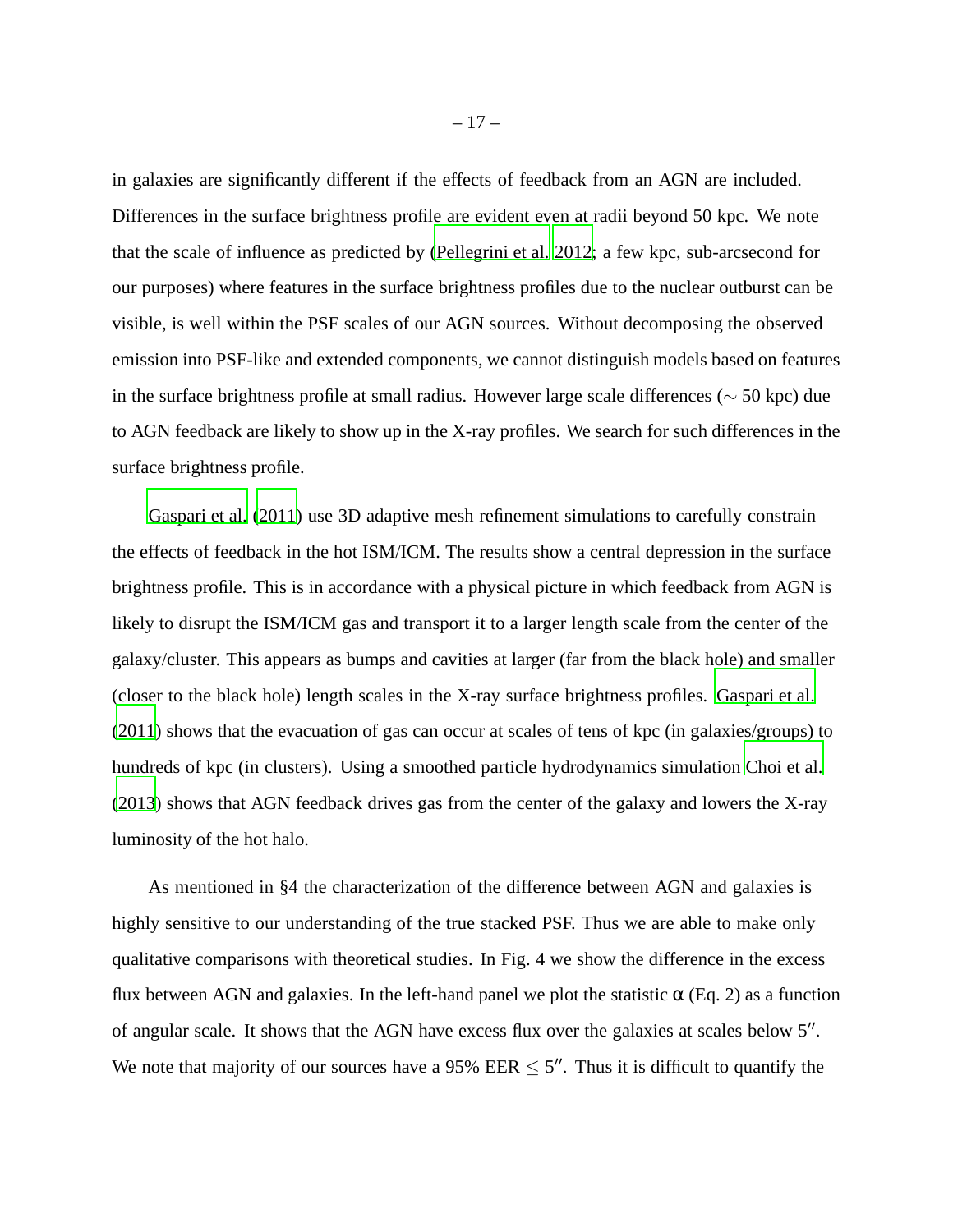true nature of this excess. We thus normalize the excess emission to the corresponding PSFs in Fig. 3 and show the normalized difference in the right panel of Fig. 4. This suggests that the extended emission in galaxies compared to the PSF is much higher than the case for AGN. This is qualitatively similar to theoretical studies in which it has been shown that AGN feedback drives the gas from the ISM/ICM out to scales of tens to hundreds of kpc, eventually lowering the X-ray luminosity of the hot ISM/ICM.

We also note that different point source poplulations such as low mass X-ray binaries (LMXB) and stellar X-ray sources (ABs and CVs) will have an impact in characterizing the extended emission. Our galaxy and and AGN sample are mostly  $z \sim 1$  objects. The LMXB population in these high redshift galaxies is not well characterized. We thus assume that if the stellar masses and luminosities of galaxies are correlated with the LMXB population we can assume that the LMXB population is similar in AGN and non AGN galaxies. However, we stress that this conclusion is subject to the assumption that the populations *are* identical.

In addition to the spatial scale of feedback, the magnitude of feedback is an important quantity that remains uncertain in the literature. We note that the maximum energy difference (the actual value is likely to be lower) that we detect between AGN and galaxies is  $10^{-6}$ – $10^{-7}$  times the typical bolometric luminosities of our AGN sources. This is few orders of magnitude lower than the assumed feedback fraction in the literature. We clarify that the lack of a major difference between AGN and control samples, does not exclude stronger feedback. It is likely that the AGN that are visible in the X-ray are essentially just a random subset of all galaxies: those that happen to be accreting strongly enough to be detected *now*; but the duty cycle is short. Thus all of the objects in the control sample may have had AGN feedback recently, too, but just happen to be currently "turned off", and hence have a somewhat similar net profile. We discuss the possibility of extending this work using alternative AGN samples in §5.1.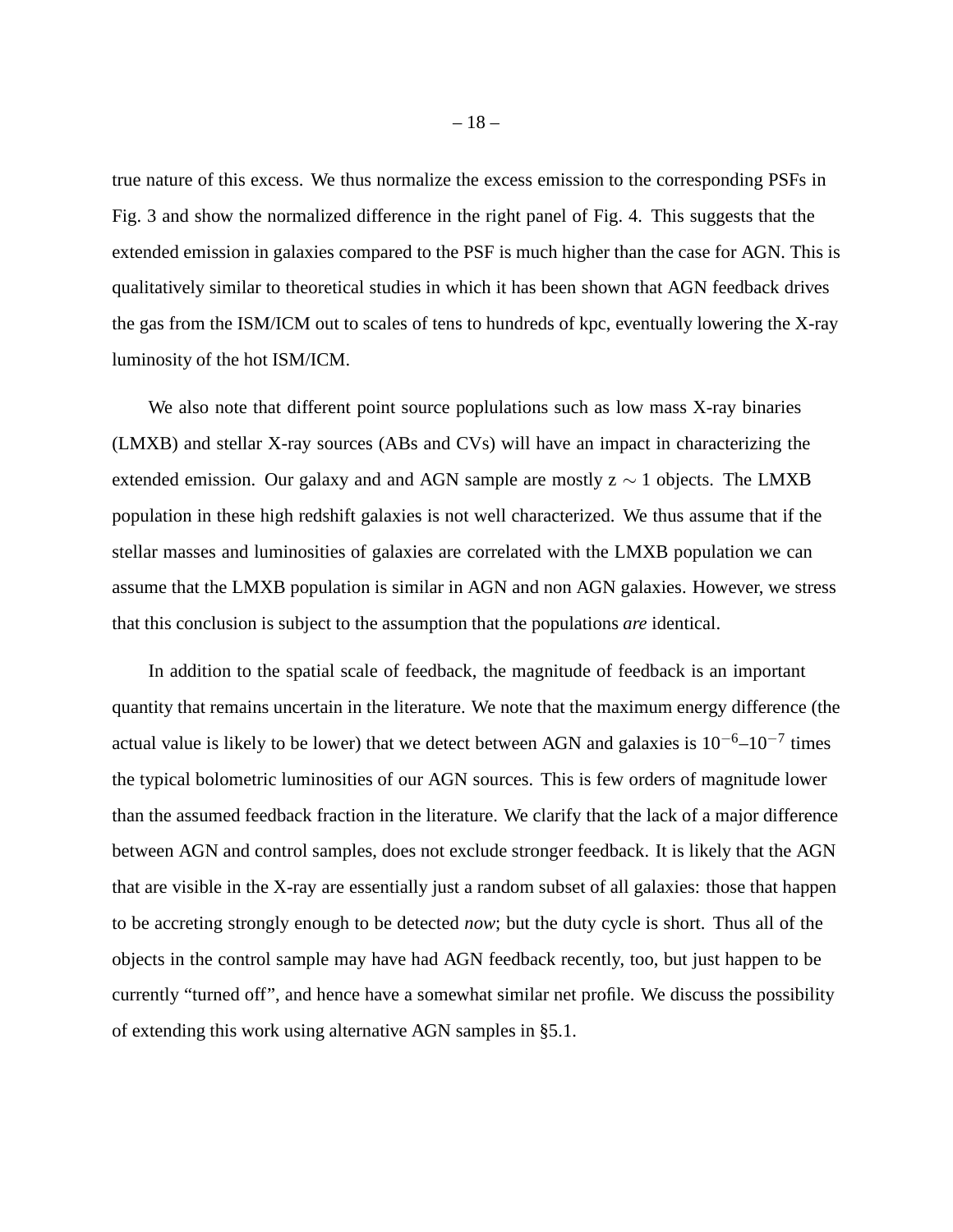# **5.1. Future Work**

Although we find substantial differences between the X-ray emission around galaxies and AGN, PSF contamination in our surface-brightness profile is a major source of uncertainty in characterizing the significance of this signal. Hence, a sample of black holes that have comparable accretion rates to that of our X-ray AGN, but are under-luminous in X-rays, will be an ideal sample for studying AGN-ISM/ICM interaction at these scales. Confusion due to the nuclear emission will be limited in this case, making it easier to extract any extended emission. Extended emission would still be expected if feedback is strongly correlated with accretion rate, as is assumed in many theoretical models. We propose to undertake these studies in a future paper.

The theoretical paradigm of "accretion rate dependent feedback" could be examined by comparing the X-ray surface brightness profiles of highly accreting black holes—e.g., quasars, for which the feedback energy is expected to be higher if we assume the feedback energy to be directly proportional to the bolometric luminosity/accretion rates of the AGN—to that of normal galaxies with identical optical properties to quasar hosts. Since inference about the optical properties of the host galaxies of quasars is difficult, the best sample with which to conduct this measurement might be a population of optically obscured but IR-bright quasars.

In addition, quasars may grow most in the obscured phase and hence would have the highest amount of feedback during this phase [\(Hopkins et al. 2008\)](#page-28-16). If this paradigm is correct we would expect to see the maximum effect of feedback on X-ray surface brightness profiles around obscured quasars. The success of this study will depend on the time-scale of feedback, compared to the typical lifetime of a luminous quasar (∼ 10Myr). Some theoretical models suggest that about 20–30% of the quasar population undergo a rapid blowout phase (e.g., [Hopkins et al. 2008](#page-28-16)). In short, a promising future avenue might be to apply our analysis to a study of the effect of obscured quasars on the diffuse ISM.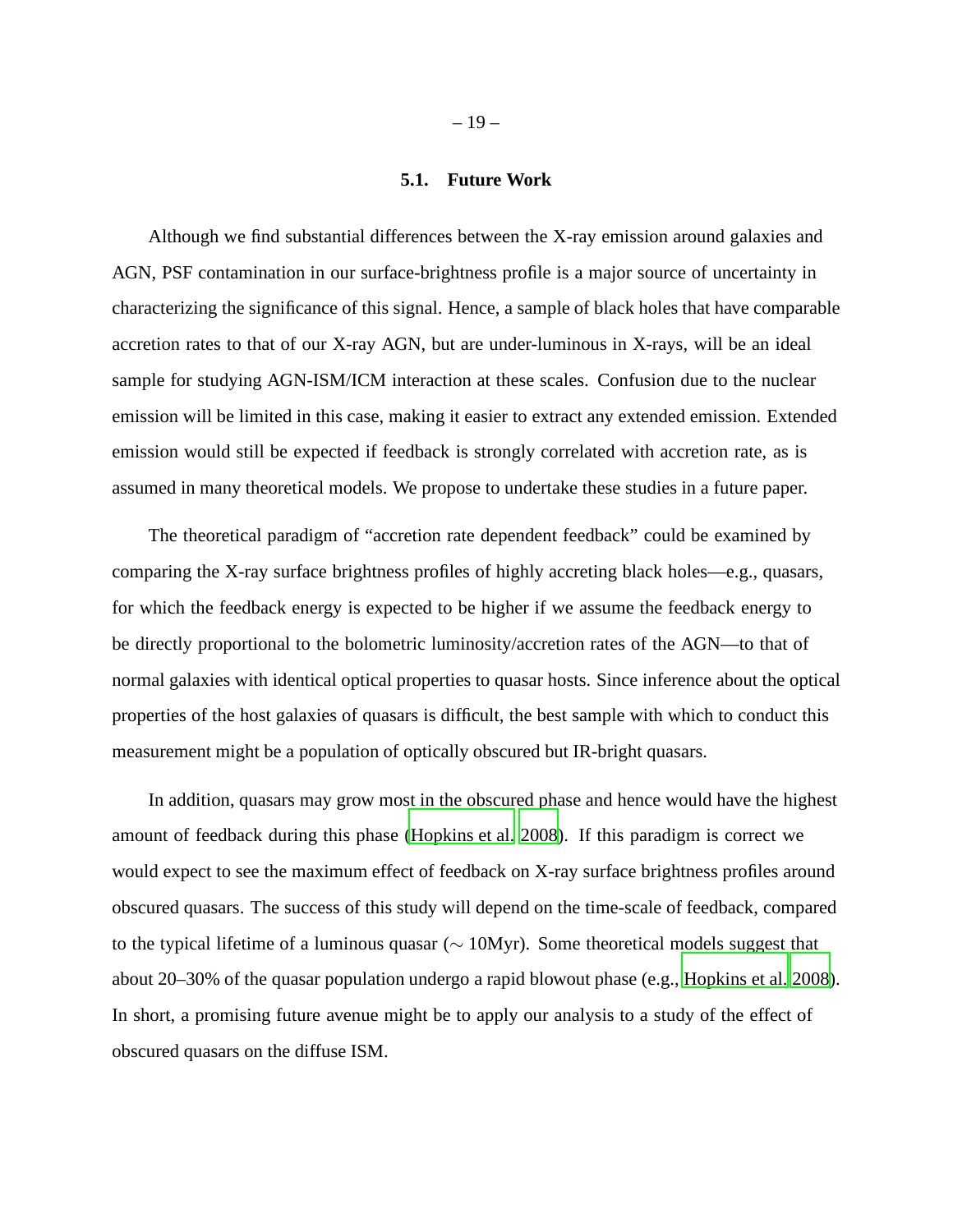## **6. Summary**

In this work, we perform a stacking analysis of X-ray selected AGN in the AEGIS field in the redshift range 0.3–1.3 and compare their average surface brightness profile to the average surface brightness profile of galaxies in the same field. Our AGN and galaxies are matched in optical properties and redshift distributions. We tentatively detect extended emission in the ISM/ICM at a scale of  $1-10''$  for both accreting and non-accreting galaxies. The exact significance of the detection is sensitive to the true characterization of the PSF. To quantify the differences in the X-ray profiles between AGN and galaxies, we extract the mean-difference profile ( $\alpha$  in Eq. 1).

When normalized by the PSF, we note that galaxies tend to have more extended X-ray emission than AGN. This result is qualitatively similar to the predictions from theoretical simulations in which AGN feedback has been linked with evacuating gas from the center of the galaxy to larger scales. Since contamination of the *Chandra* PSF will generally be higher for the brightest X-ray sources, we propose that a sample of black holes that have comparable accretion rates to that of our X-ray AGN, but that are under-luminous in X-rays, will be an ideal sample for studying the effect of feedback on diffuse ISM/ICM gas. We also suggest that obscured quasars might have more effect on X-ray surface brightness profiles if the amount of feedback energy is directly proportional to the accretion rate of the black hole, as assumed in several theoretical models.

# **Acknowledgments**

SC would like to thank Nico Cappelluti for some discussions on background counts in our maps. SC would also like to thank Silvia Pellegrini, Thorsten Naab, and Massimo Gaspari for some useful discussions about their AGN feedback simulations and Terry Gaetz about issues with the Chandra PSF. We would also like to thank the referee for several useful suggestions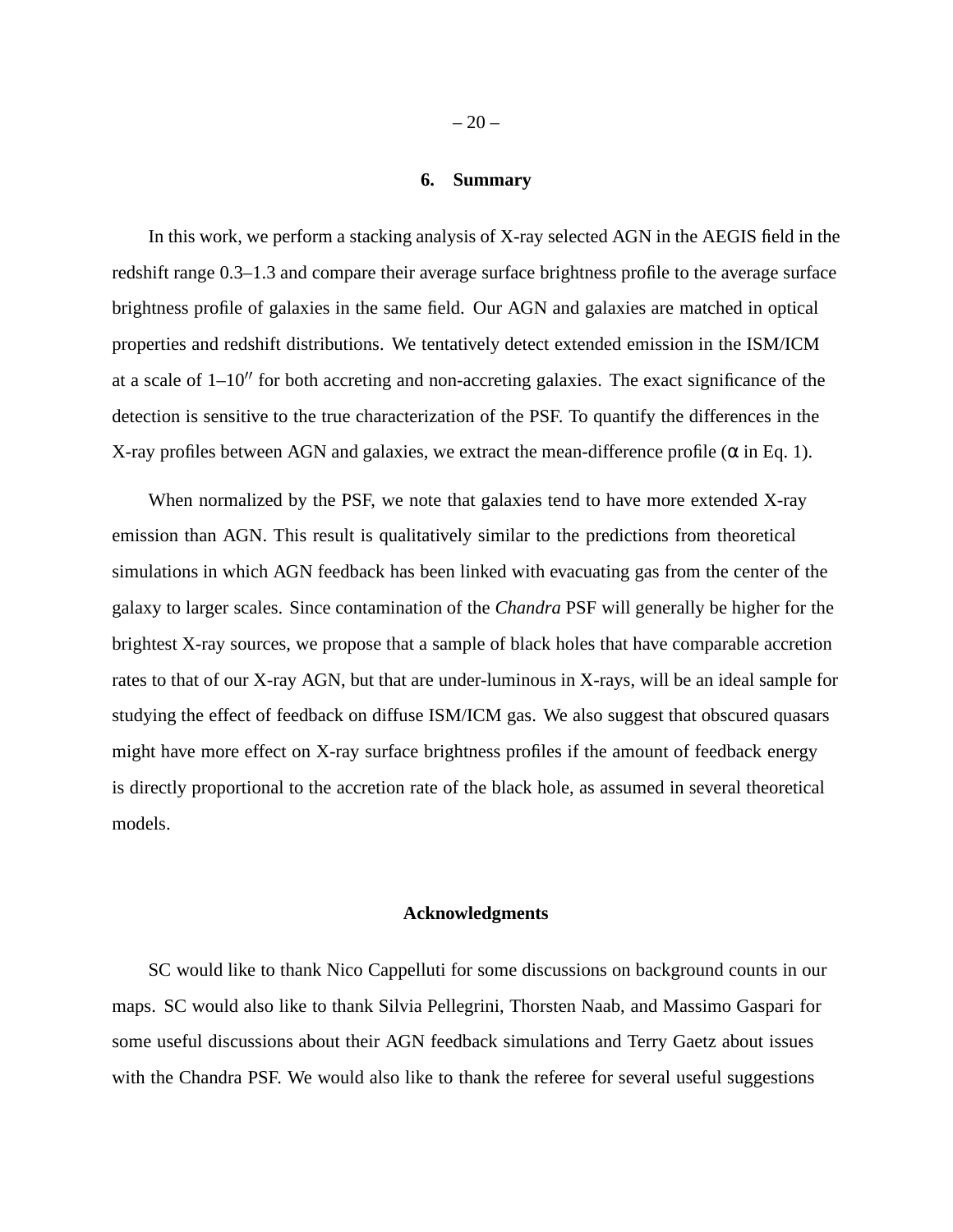which helped in significant improvement of the draft. SC thanks Daisuke Nagai for several useful discussions and acknowledges computational resources and support from YCAA.

SC and JAN were partially supported by NSF grant AST-0806732 at the University of Pittsburgh. SC and ADM were partially supported by the National Science Foundation through grant number 1211112, and by the National Aeronautics Space Administration (NASA) through ADAP award NNX12AE38G and Chandra Award Number AR0-11018C issued by the Chandra X-ray Observatory Center, which is operated by the Smithsonian Astrophysical Observatory for and on behalf of NASA under contract NAS8-03060. ALC acknowledges support from NSF CAREER award AST-1055081.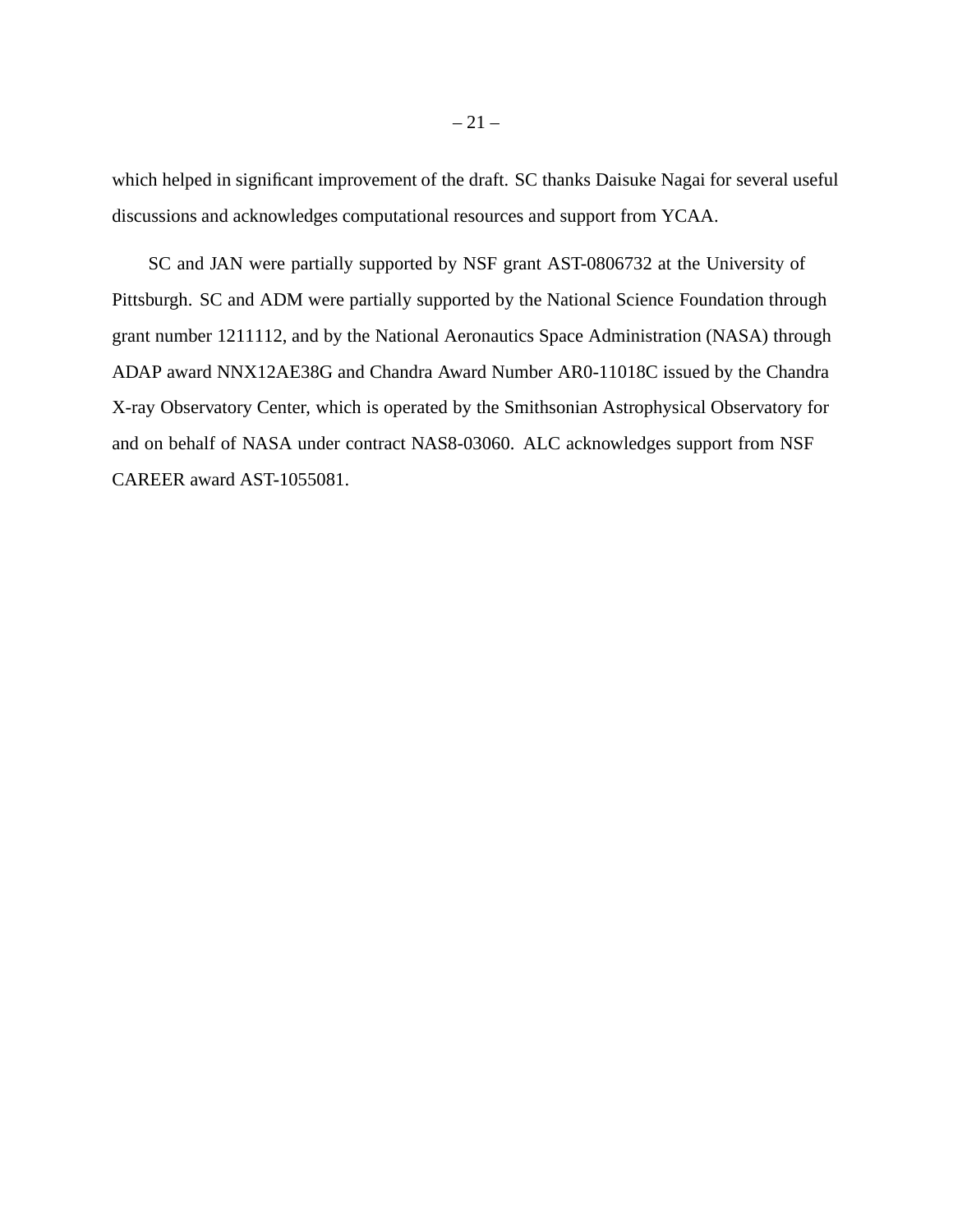

Fig. 4.— The difference in the photon flux (quantified as  $\alpha$  in Eq. 1) between the AGN and galaxy profiles as a function of angular scale. Positive (negative) numbers imply an excess (deficit) of Xray flux in the AGN case. Black squares and red open circles represent α for the *Lowz* and *Highz* samples, respectively. The solid blue line represents  $\alpha = 0$ . As noted in §4, a small number of our AGN and galaxy samples have a 95% EER that covers the range 5–8′′, which can contaminate the emission in Fig. 3 and contribute to a small amount of the excess seen in the left-hand panel. In the right-hand panel we plot α, but now normalized to the corresponding PSFs of AGN and galaxies. We see more excess emission in galaxies compared to AGN when the difference is normalized by the PSFs. This is suggestive of less extended emission in AGN host galaxies as compared to galaxies that do not host an AGN. Our result is qualitatively similar to the ISM/ICM surface brightness profiles predicted from AGN feedback simulations where AGN feedback evacuates gas from the center of galaxies.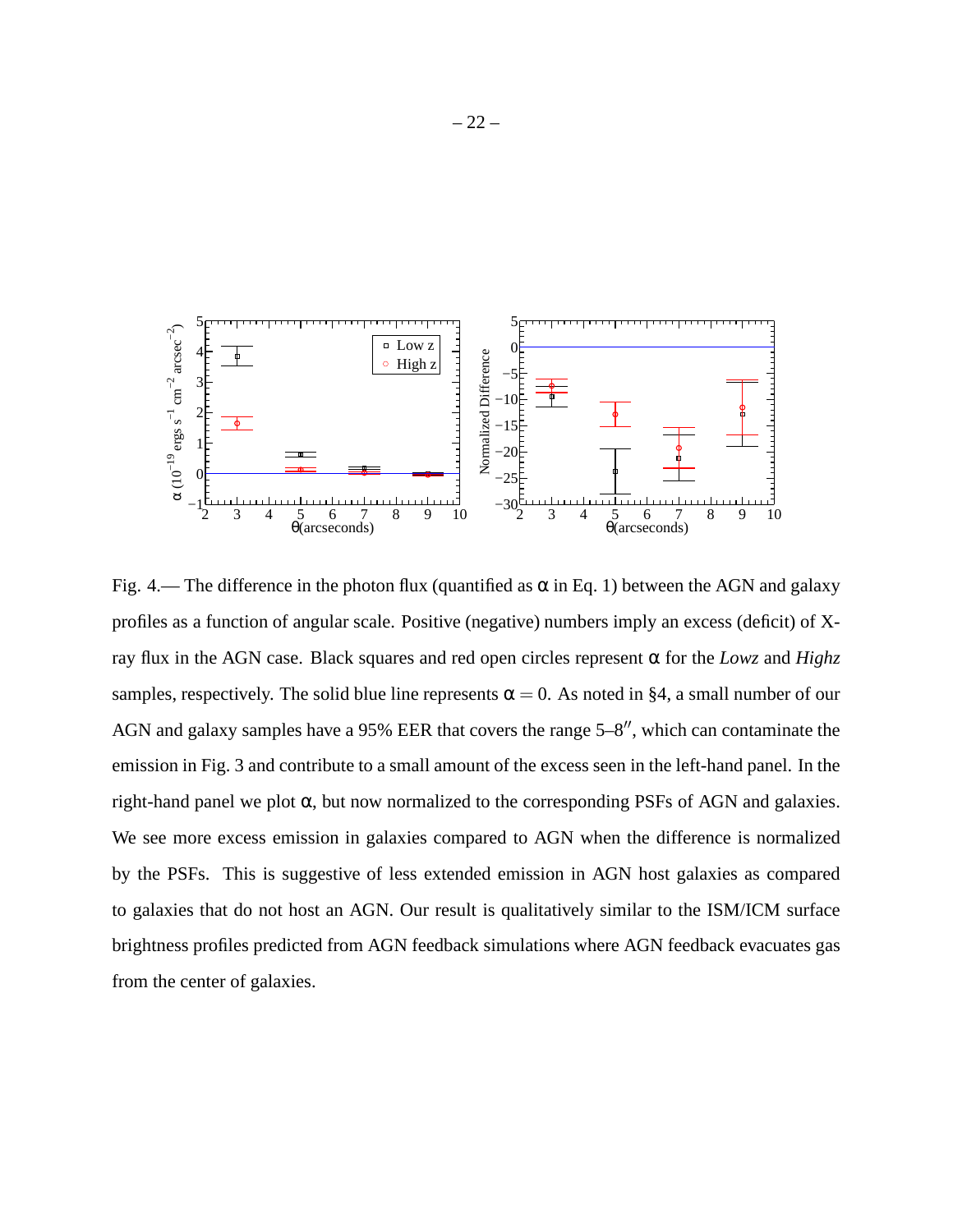

Fig. 5.— Distribution of approximate accretion rates for our AGN sample. The red and the blue vertical lines represent the maximum energy difference between the AGN and the galaxy samples for the *Lowz* and the *Highz* samples, respectively. See §4 for the method of computing accretion rates. We note that the energy difference ( $\Delta E$ ) between our AGN and galaxy samples is  $10^{-6}$ – $10^{-7}$ times that of the typical accretion rates of our AGN. This is a few orders of magnitude lower than the assumed feedback fraction in theoretical studies, which is typically assumed to be  $\sim 10^{-3}$ –  $10^{-4}$ .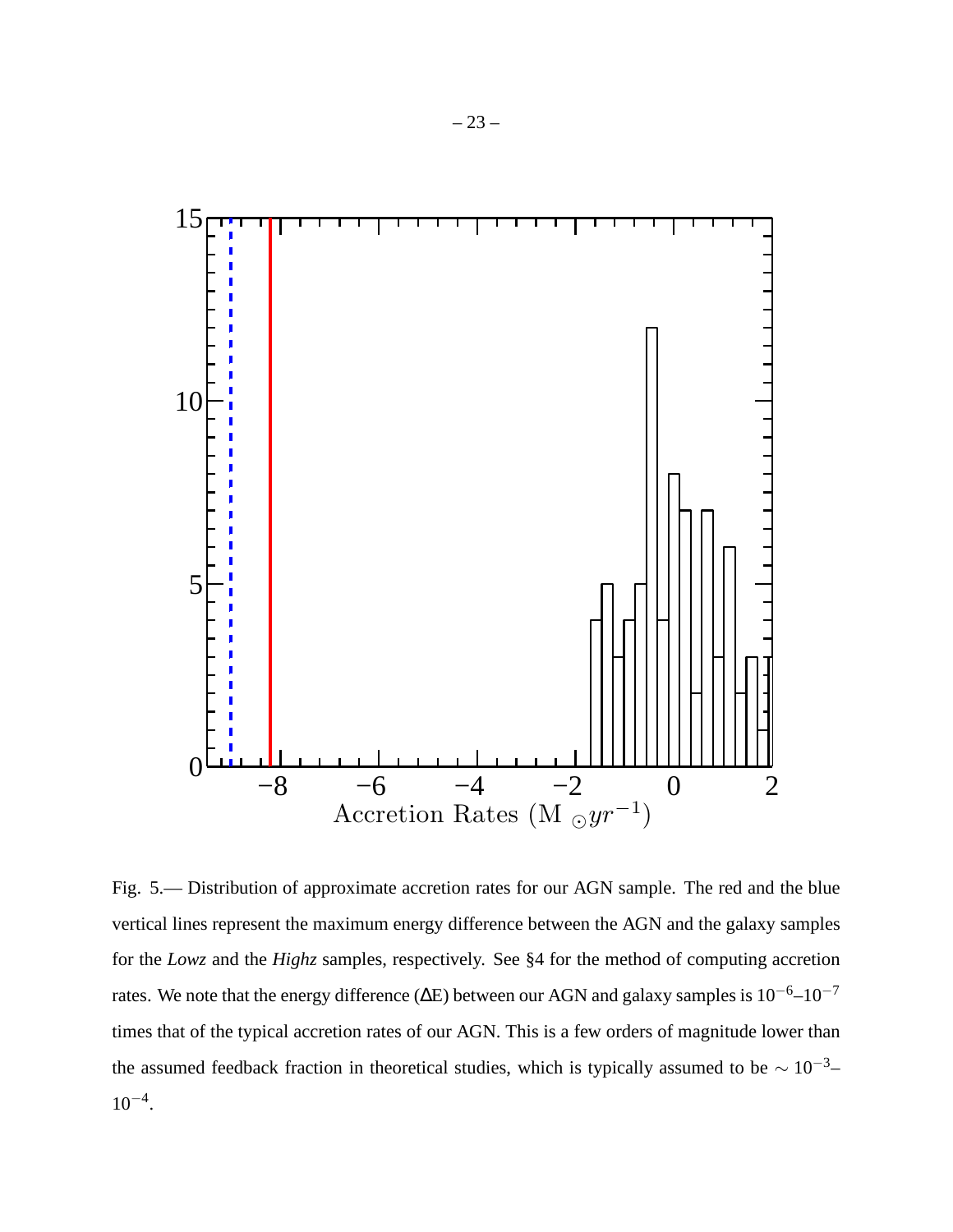#### **REFERENCES**

- Allevato, V., et al. 2011, ApJ, 736, 99
- Arnaud, M., & Evrard, A. E. 1999, MNRAS, 305, 631
- Battaglia, N., Bond, J. R., Pfrommer, C., Sievers, J. L., & Sijacki, D. 2010, ApJ, 725, 91
- Bell, E. F., & de Jong, R. S. 2001, ApJ, 550, 212
- Bhattacharya, S., Di Matteo, T., & Kosowsky, A. 2008, MNRAS, 389, 34
- Bîrzan, L., Rafferty, D. A., McNamara, B. R., Wise, M. W., & Nulsen, P. E. J. 2004, ApJ, 607, 800
- Booth, C. M., & Schaye, J. 2009, MNRAS, 398, 53
- Cattaneo, A., Dekel, A., Devriendt, J., Guiderdoni, B., & Blaizot, J. 2006, MNRAS, 370, 1651
- Chatterjee, S., Di Matteo, T., Kosowsky, A., & Pelupessy, I. 2008, MNRAS, 390, 535
- Chatterjee, S., Ho, S., Newman, J. A., & Kosowsky, A. 2010, ApJ, 720, 299
- Chatterjee, S., & Kosowsky, A. 2007, ApJ, 661, L113
- Choi, E., Naab, T., Ostriker, J. P., Johansson, P. H., & Moster, B. P. 2013, ArXiv e-prints
- Choi, E., Ostriker, J. P., Naab, T., & Johansson, P. H. 2012, ApJ, 754, 125
- Ciotti, L., & Ostriker, J. P. 2001, ApJ, 551, 131
- —. 2007, ApJ, 665, 1038
- Coil, A. L., Newman, J. A., Kaiser, N., Davis, M., Ma, C.-P., Kocevski, D. D., & Koo, D. C. 2004, ApJ, 617, 765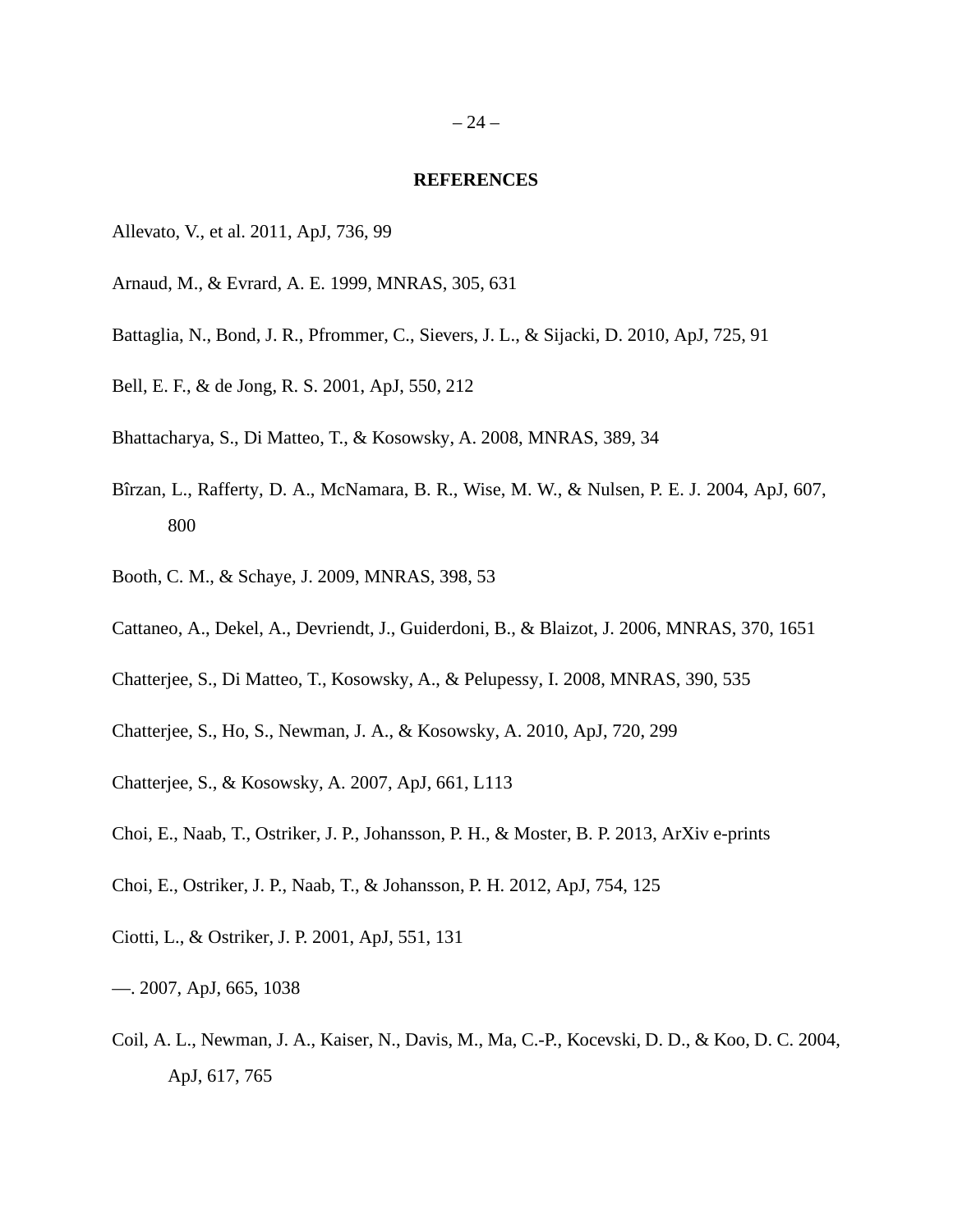- Coil, A. L., et al. 2009, ApJ, 701, 1484
- Cooper, M. C., Newman, J. A., & Yan, R. 2009, ApJ, 704, 687
- Croton, D. J., et al. 2006, MNRAS, 365, 11
- Davis, M., et al. 2003, 4834, 161
- —. 2007, ApJ, 660, L1
- Di Matteo, T., Springel, V., & Hernquist, L. 2005, Nature, 433, 604
- Dong, R., Rasmussen, J., & Mulchaey, J. S. 2010, ApJ, 712, 883
- Dunn, R. J. H., & Fabian, A. C. 2006, MNRAS, 373, 959
- Gaetz, T. J., Edgar, R. J., Jerius, D. H., Zhao, P., & Smith, R. K. 2004, in Society of Photo-Optical Instrumentation Engineers (SPIE) Conference Series, Vol. 5165, Society of Photo-Optical Instrumentation Engineers (SPIE) Conference Series, ed. K. A. Flanagan & O. H. W. Siegmund, 411–422
- Gaspari, M., Brighenti, F., D'Ercole, A., & Melioli, C. 2011, MNRAS, 415, 1549
- Gaspari, M., Brighenti, F., & Temi, P. 2012, MNRAS, 424, 190
- Gebhardt, K., et al. 2000, ApJ, 539, L13
- Georgakakis, A., et al. 2007, ApJ, 660, L15
- Gilli, R., et al. 2005, A&A, 430, 811
- Giodini, S., et al. 2010, ApJ, 714, 218
- Gitti, M., Brighenti, F., & McNamara, B. R. 2012, Advances in Astronomy, 2012
- Hopkins, P. F., Hernquist, L., Cox, T. J., & Kereš, D. 2008, ApJS, 175, 356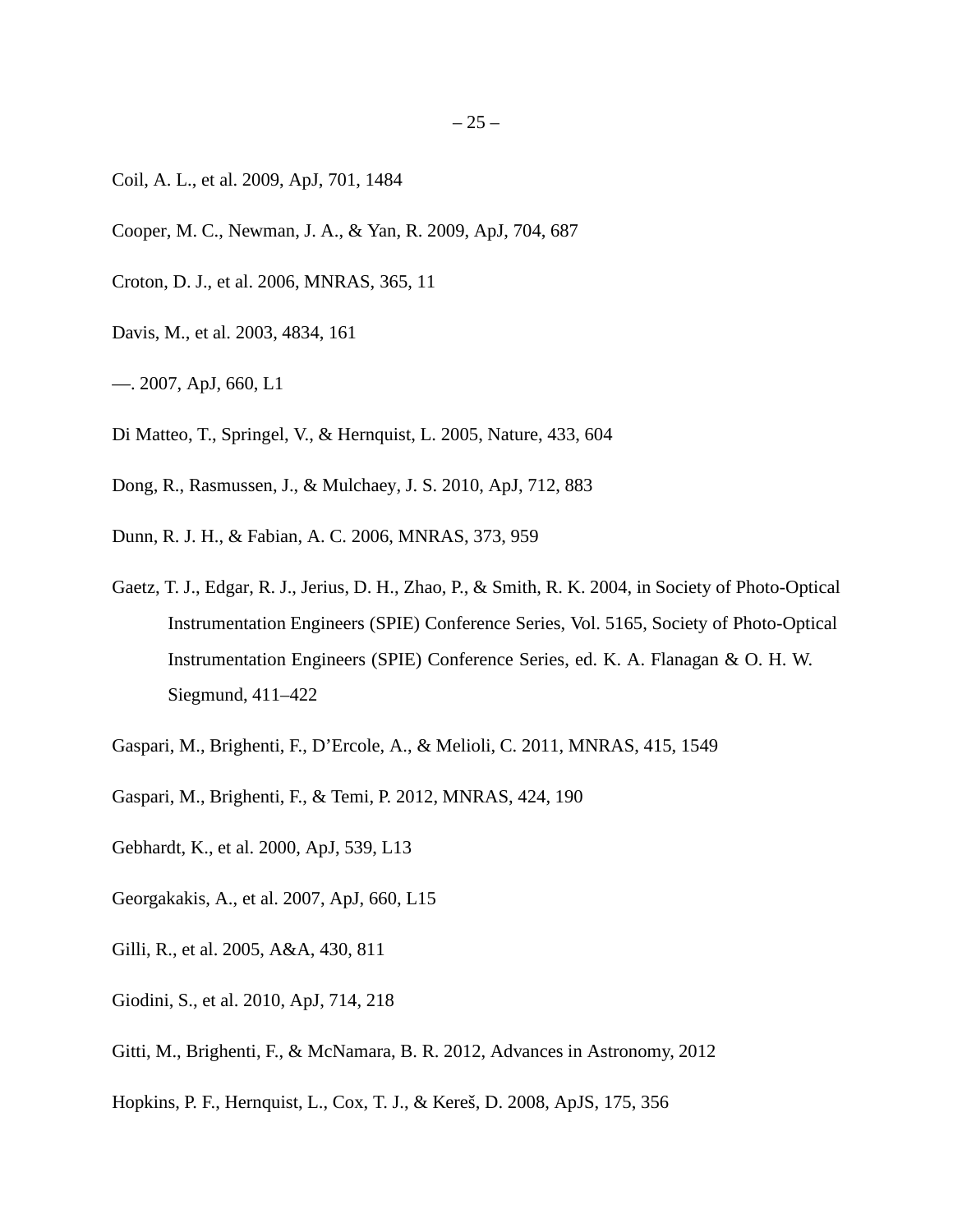- Hopkins, P. F., Robertson, B., Krause, E., Hernquist, L., & Cox, T. J. 2006, ApJ, 652, 107
- Johansson, P. H., Naab, T., & Burkert, A. 2008, Astronomische Nachrichten, 329, 956
- Johnson, R., Ponman, T. J., & Finoguenov, A. 2009, MNRAS, 395, 1287
- Kauffmann, G., & Haehnelt, M. 2000, MNRAS, 311, 576
- Laird, E. S., et al. 2009, ApJS, 180, 102
- Lapi, A., Shankar, F., Mao, J., Granato, G. L., Silva, L., De Zotti, G., & Danese, L. 2006, ApJ, 650, 42
- Marconi, A., Risaliti, G., Gilli, R., Hunt, L. K., Maiolino, R., & Salvati, M. 2004, MNRAS, 351, 169
- McNamara, B. R., & Nulsen, P. E. J. 2007, ARA&A, 45, 117
- Merritt, D., & Ferrarese, L. 2001, ApJ, 547, 140
- Montero-Dorta, A. D., et al. 2009, MNRAS, 392, 125
- Mountrichas, G., et al. 2013, MNRAS, 430, 661
- Nandra, K., et al. 2005, MNRAS, 356, 568
- —. 2007, ApJ, 660, L11
- Nath, B. B., & Roychowdhury, S. 2002, MNRAS, 333, 145
- Newman, J. A., et al. 2013, ApJS, 208, 5
- Novak, G. S., Ostriker, J. P., & Ciotti, L. 2011, ApJ, 737, 26
- Nulsen, P. E. J., Hambrick, D. C., McNamara, B. R., Rafferty, D., Birzan, L., Wise, M. W., & David, L. P. 2005, ApJ, 625, L9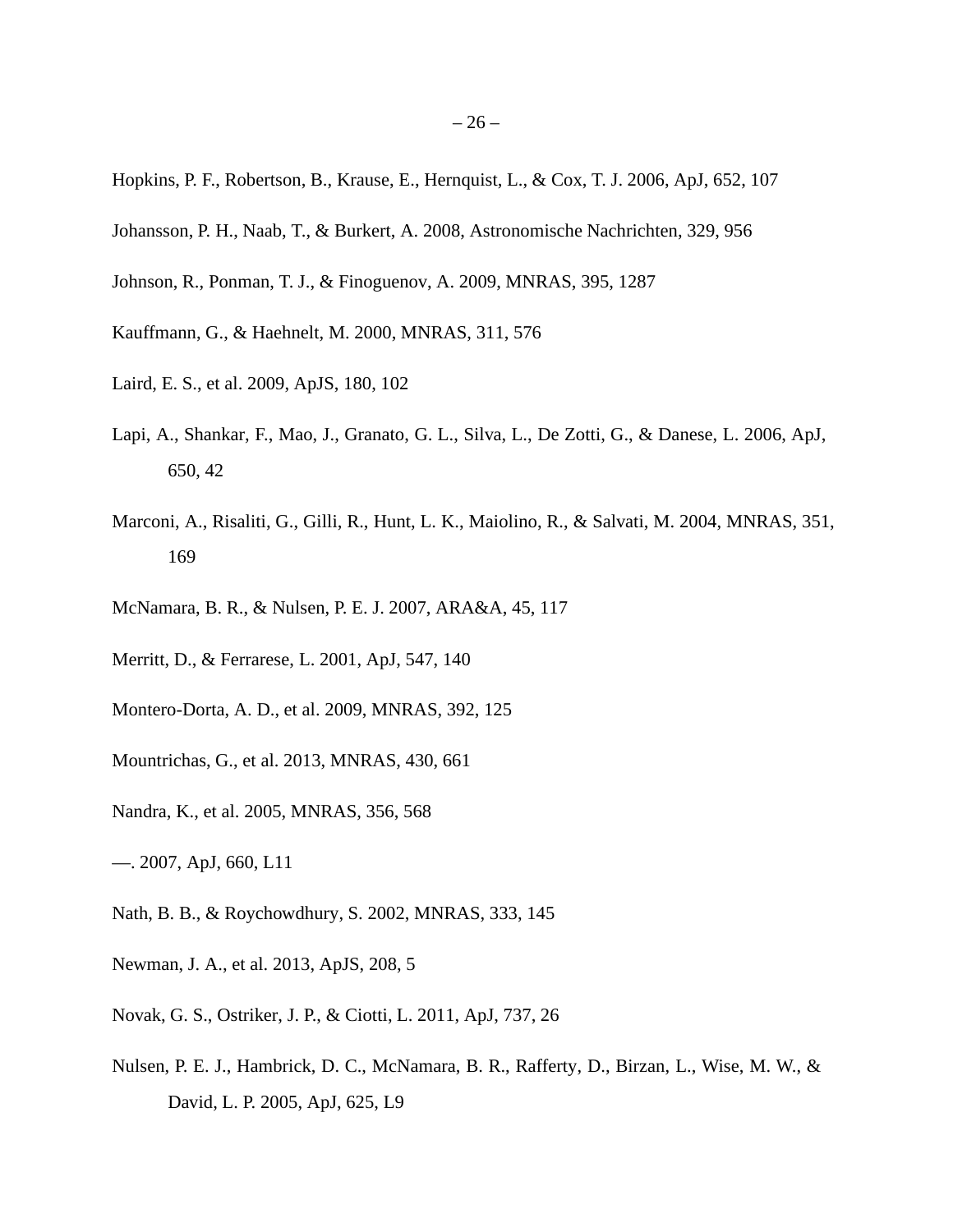- O'Sullivan, E., Giacintucci, S., David, L. P., Vrtilek, J. M., & Raychaudhury, S. 2010, MNRAS, 407, 321
- Pellegrini, S., Ciotti, L., & Ostriker, J. P. 2012, ApJ, 744, 21
- Peterson, J. R., & Fabian, A. C. 2006, Phys. Rep., 427, 1
- Puchwein, E., Springel, V., Sijacki, D., & Dolag, K. 2010, MNRAS, 406, 936
- Randall, S. W., et al. 2011, ApJ, 726, 86
- Richardson, J., Chatterjee, S., Zheng, Z., Myers, A. D., & Hickox, R. 2013, ApJ, 774, 143
- Scannapieco, E., & Oh, S. P. 2004, ApJ, 608, 62
- Scannapieco, E., Thacker, R. J., & Couchman, H. M. P. 2008, ApJ, 678, 674
- Schawinski, K., Thomas, D., Sarzi, M., Maraston, C., Kaviraj, S., Joo, S.-J., Yi, S. K., & Silk, J. 2007, MNRAS, 382, 1415
- Shakura, N. I., & Sunyaev, R. A. 1973, A&A, 24, 337
- Shankar, F., Salucci, P., Granato, G. L., De Zotti, G., & Danese, L. 2004, MNRAS, 354, 1020
- Sijacki, D., Springel, V., Di Matteo, T., & Hernquist, L. 2007, MNRAS, 380, 877
- Sunyaev, R. A., & Zeldovich, Y. B. 1972, Comments on Astrophysics and Space Physics, 4, 173
- Teyssier, R., Moore, B., Martizzi, D., Dubois, Y., & Mayer, L. 2011, MNRAS, 618
- Thacker, R. J., Scannapieco, E., Couchman, H. M. P., & Richardson, M. 2009, ApJ, 693, 552
- Tremaine, S., et al. 2002, ApJ, 574, 740
- Wyithe, J. S. B., & Loeb, A. 2003, ApJ, 595, 614

This manuscript was prepared with the AAS LAT<sub>EX</sub> macros v5.0.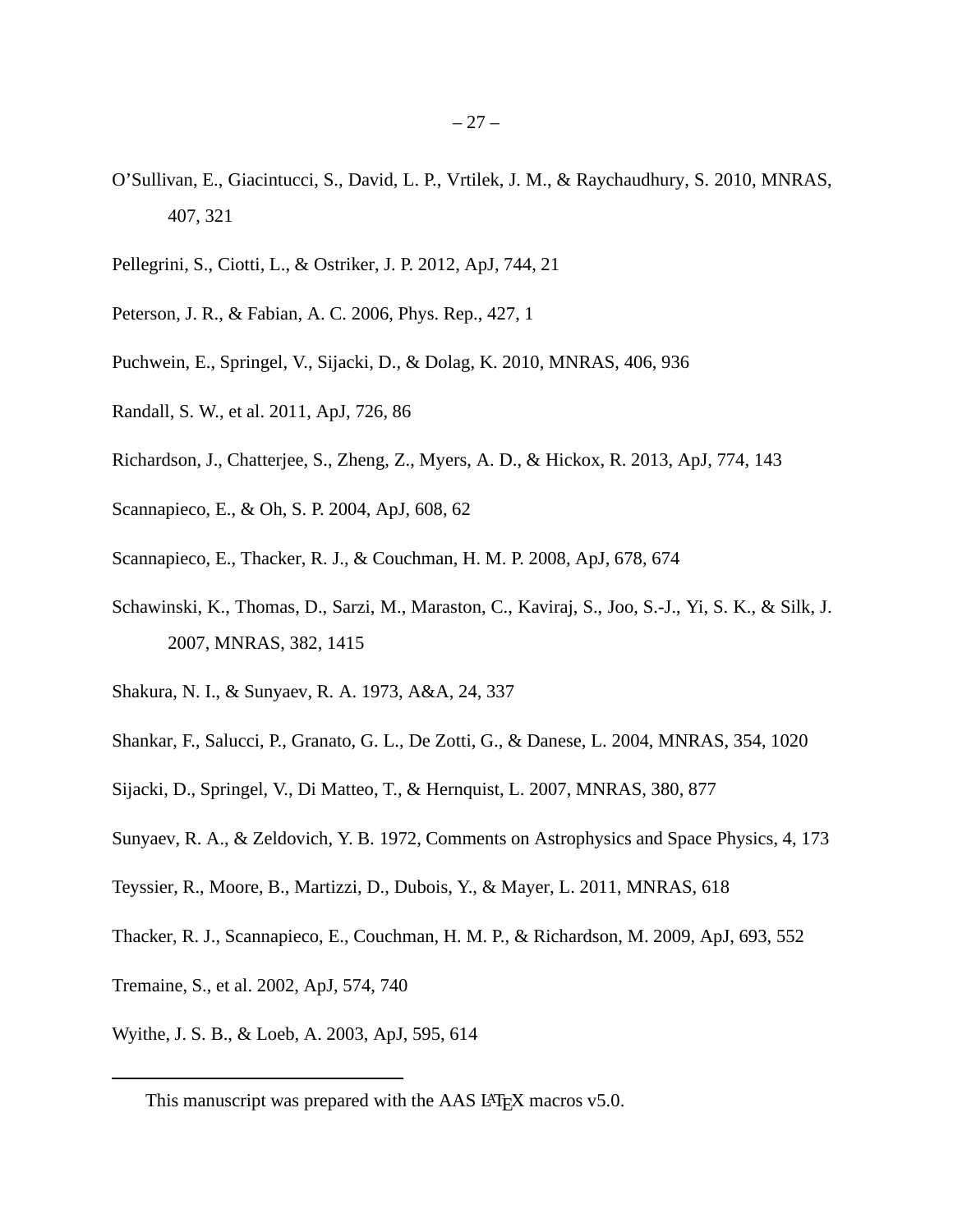#### **REFERENCES**

- <span id="page-27-15"></span>Allevato, V., et al. 2011, ApJ, 736, 99
- <span id="page-27-7"></span>Arnaud, M., & Evrard, A. E. 1999, MNRAS, 305, 631
- <span id="page-27-12"></span>Battaglia, N., Bond, J. R., Pfrommer, C., Sievers, J. L., & Sijacki, D. 2010, ApJ, 725, 91
- <span id="page-27-14"></span>Bell, E. F., & de Jong, R. S. 2001, ApJ, 550, 212
- <span id="page-27-8"></span>Bhattacharya, S., Di Matteo, T., & Kosowsky, A. 2008, MNRAS, 389, 34
- <span id="page-27-0"></span>Bîrzan, L., Rafferty, D. A., McNamara, B. R., Wise, M. W., & Nulsen, P. E. J. 2004, ApJ, 607, 800
- <span id="page-27-3"></span>Booth, C. M., & Schaye, J. 2009, MNRAS, 398, 53
- <span id="page-27-2"></span>Cattaneo, A., Dekel, A., Devriendt, J., Guiderdoni, B., & Blaizot, J. 2006, MNRAS, 370, 1651
- <span id="page-27-9"></span>Chatterjee, S., Di Matteo, T., Kosowsky, A., & Pelupessy, I. 2008, MNRAS, 390, 535
- <span id="page-27-10"></span>Chatterjee, S., Ho, S., Newman, J. A., & Kosowsky, A. 2010, ApJ, 720, 299
- <span id="page-27-11"></span>Chatterjee, S., & Kosowsky, A. 2007, ApJ, 661, L113
- <span id="page-27-6"></span>Choi, E., Naab, T., Ostriker, J. P., Johansson, P. H., & Moster, B. P. 2013, ArXiv e-prints
- <span id="page-27-5"></span>Choi, E., Ostriker, J. P., Naab, T., & Johansson, P. H. 2012, ApJ, 754, 125
- <span id="page-27-1"></span>Ciotti, L., & Ostriker, J. P. 2001, ApJ, 551, 131
- <span id="page-27-4"></span>—. 2007, ApJ, 665, 1038
- <span id="page-27-13"></span>Coil, A. L., Newman, J. A., Kaiser, N., Davis, M., Ma, C.-P., Kocevski, D. D., & Koo, D. C. 2004, ApJ, 617, 765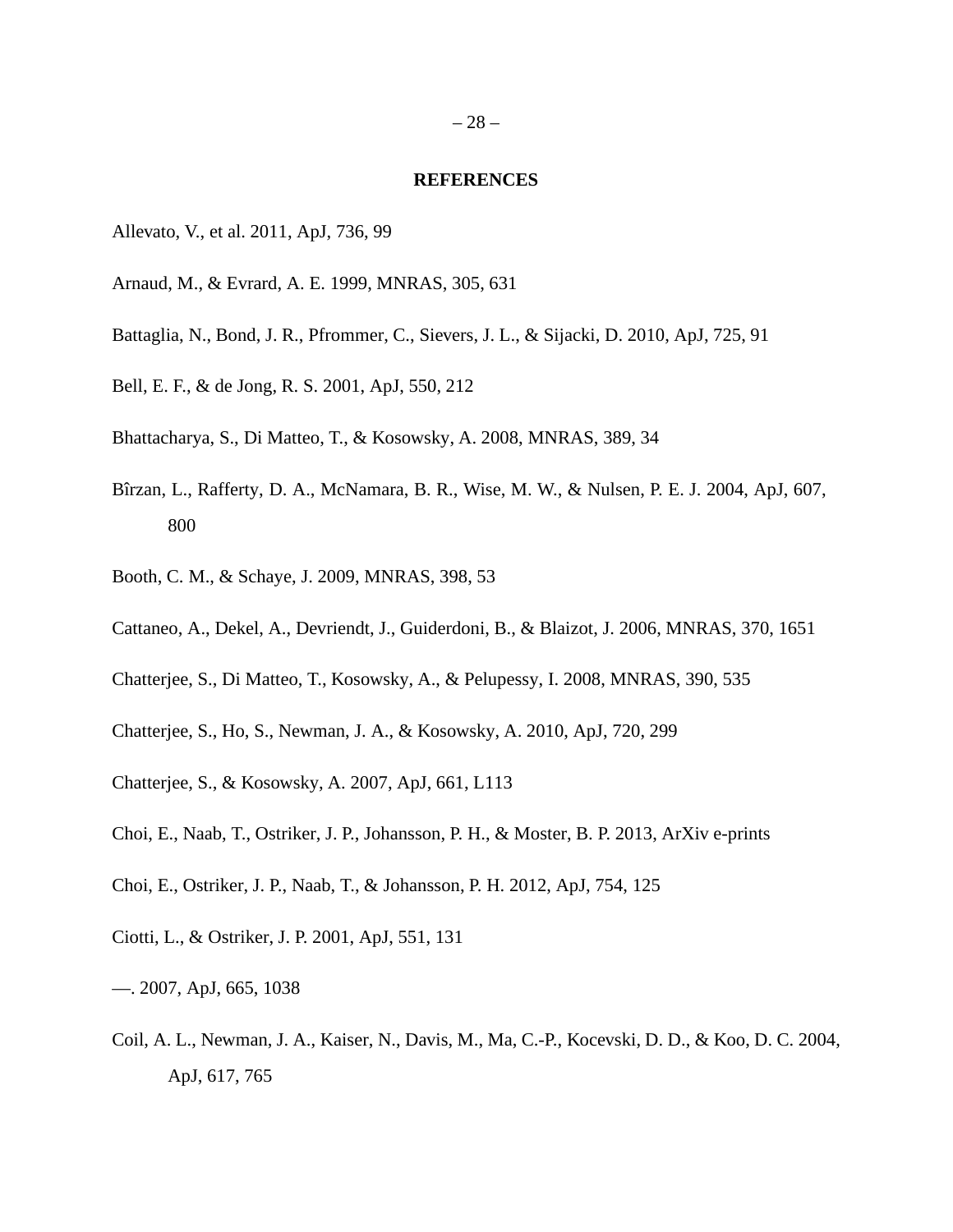- <span id="page-28-11"></span>Coil, A. L., et al. 2009, ApJ, 701, 1484
- <span id="page-28-13"></span>Cooper, M. C., Newman, J. A., & Yan, R. 2009, ApJ, 704, 687
- <span id="page-28-1"></span>Croton, D. J., et al. 2006, MNRAS, 365, 11
- <span id="page-28-10"></span>Davis, M., et al. 2003, 4834, 161
- <span id="page-28-9"></span>—. 2007, ApJ, 660, L1
- <span id="page-28-6"></span>Di Matteo, T., Springel, V., & Hernquist, L. 2005, Nature, 433, 604
- <span id="page-28-5"></span>Dong, R., Rasmussen, J., & Mulchaey, J. S. 2010, ApJ, 712, 883
- <span id="page-28-2"></span>Dunn, R. J. H., & Fabian, A. C. 2006, MNRAS, 373, 959
- <span id="page-28-14"></span>Gaetz, T. J., Edgar, R. J., Jerius, D. H., Zhao, P., & Smith, R. K. 2004, in Society of Photo-Optical Instrumentation Engineers (SPIE) Conference Series, Vol. 5165, Society of Photo-Optical Instrumentation Engineers (SPIE) Conference Series, ed. K. A. Flanagan & O. H. W. Siegmund, 411–422
- <span id="page-28-7"></span>Gaspari, M., Brighenti, F., D'Ercole, A., & Melioli, C. 2011, MNRAS, 415, 1549
- <span id="page-28-8"></span>Gaspari, M., Brighenti, F., & Temi, P. 2012, MNRAS, 424, 190
- <span id="page-28-0"></span>Gebhardt, K., et al. 2000, ApJ, 539, L13
- <span id="page-28-12"></span>Georgakakis, A., et al. 2007, ApJ, 660, L15
- <span id="page-28-15"></span>Gilli, R., et al. 2005, A&A, 430, 811
- <span id="page-28-4"></span>Giodini, S., et al. 2010, ApJ, 714, 218
- <span id="page-28-3"></span>Gitti, M., Brighenti, F., & McNamara, B. R. 2012, Advances in Astronomy, 2012
- <span id="page-28-16"></span>Hopkins, P. F., Hernquist, L., Cox, T. J., & Kereš, D. 2008, ApJS, 175, 356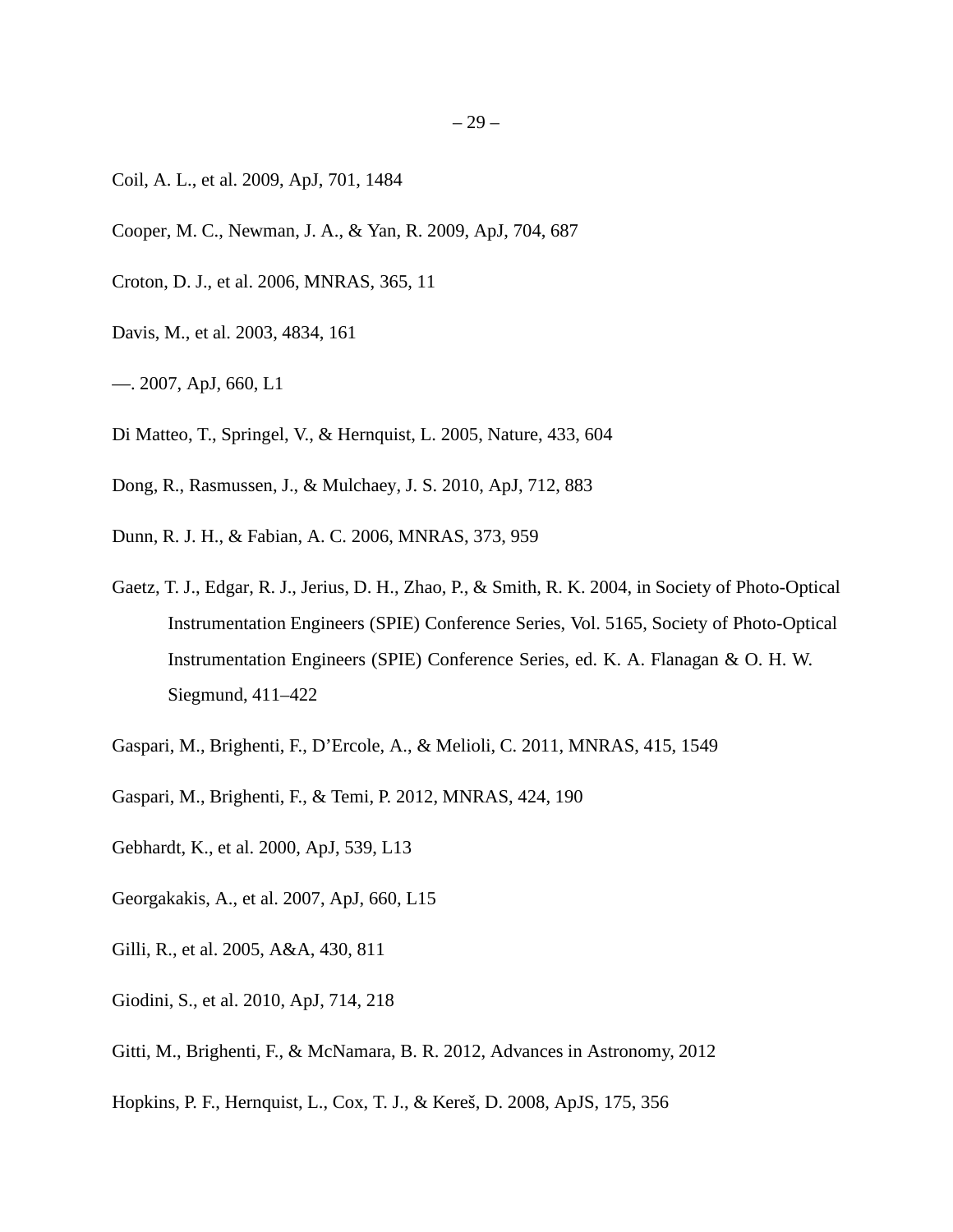- <span id="page-29-6"></span>Hopkins, P. F., Robertson, B., Krause, E., Hernquist, L., & Cox, T. J. 2006, ApJ, 652, 107
- <span id="page-29-8"></span>Johansson, P. H., Naab, T., & Burkert, A. 2008, Astronomische Nachrichten, 329, 956
- <span id="page-29-3"></span>Johnson, R., Ponman, T. J., & Finoguenov, A. 2009, MNRAS, 395, 1287
- <span id="page-29-4"></span>Kauffmann, G., & Haehnelt, M. 2000, MNRAS, 311, 576
- <span id="page-29-12"></span>Laird, E. S., et al. 2009, ApJS, 180, 102
- <span id="page-29-7"></span>Lapi, A., Shankar, F., Mao, J., Granato, G. L., Silva, L., De Zotti, G., & Danese, L. 2006, ApJ, 650, 42
- <span id="page-29-5"></span>Marconi, A., Risaliti, G., Gilli, R., Hunt, L. K., Maiolino, R., & Salvati, M. 2004, MNRAS, 351, 169
- <span id="page-29-1"></span>McNamara, B. R., & Nulsen, P. E. J. 2007, ARA&A, 45, 117
- <span id="page-29-0"></span>Merritt, D., & Ferrarese, L. 2001, ApJ, 547, 140
- <span id="page-29-15"></span>Montero-Dorta, A. D., et al. 2009, MNRAS, 392, 125
- <span id="page-29-16"></span>Mountrichas, G., et al. 2013, MNRAS, 430, 661
- <span id="page-29-14"></span>Nandra, K., et al. 2005, MNRAS, 356, 568
- <span id="page-29-11"></span>—. 2007, ApJ, 660, L11
- <span id="page-29-10"></span>Nath, B. B., & Roychowdhury, S. 2002, MNRAS, 333, 145
- <span id="page-29-13"></span>Newman, J. A., et al. 2013, ApJS, 208, 5
- <span id="page-29-9"></span>Novak, G. S., Ostriker, J. P., & Ciotti, L. 2011, ApJ, 737, 26
- <span id="page-29-2"></span>Nulsen, P. E. J., Hambrick, D. C., McNamara, B. R., Rafferty, D., Birzan, L., Wise, M. W., & David, L. P. 2005, ApJ, 625, L9